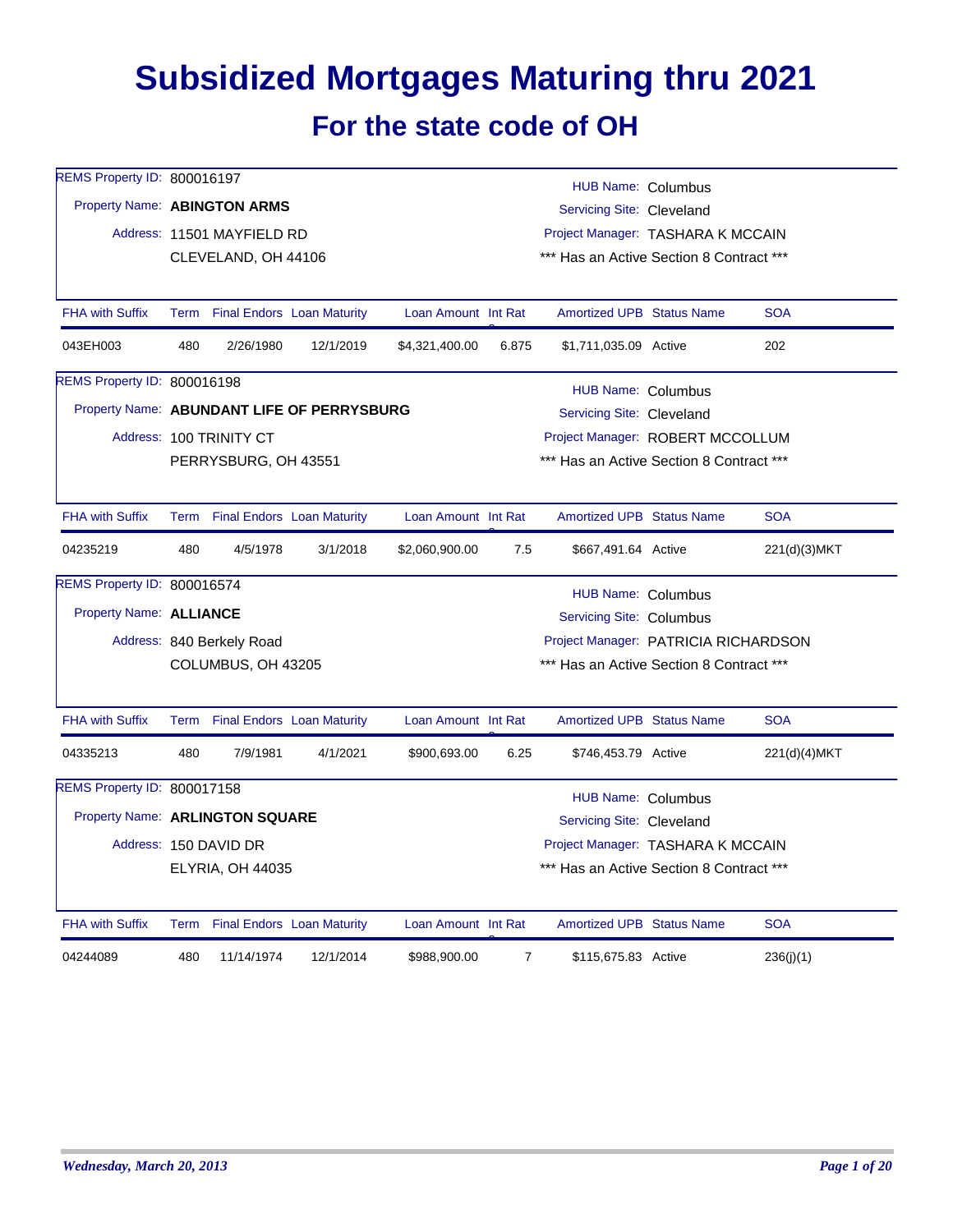| REMS Property ID: 800016245           |                                                              |                          |                                   |                                 |       |                                  |                                             |              |
|---------------------------------------|--------------------------------------------------------------|--------------------------|-----------------------------------|---------------------------------|-------|----------------------------------|---------------------------------------------|--------------|
|                                       |                                                              |                          |                                   |                                 |       | <b>HUB Name: Columbus</b>        |                                             |              |
| Property Name: ASHTABULA TOWERS       |                                                              |                          |                                   |                                 |       | Servicing Site: Cleveland        |                                             |              |
|                                       |                                                              | Address: 325 W 48TH ST   |                                   |                                 |       |                                  | Project Manager: JACKIE DARDEN              |              |
|                                       |                                                              | ASHTABULA, OH 44004      |                                   |                                 |       |                                  | *** Has an Active Section 8 Contract ***    |              |
|                                       |                                                              |                          |                                   |                                 |       |                                  |                                             |              |
| <b>FHA with Suffix</b>                |                                                              |                          | Term Final Endors Loan Maturity   | Loan Amount Int Rat             |       | <b>Amortized UPB Status Name</b> |                                             | <b>SOA</b>   |
| 04232017                              | 480                                                          | 5/11/1978                | 12/1/2017                         | \$4,706,000.00                  | 7.5   | \$1,459,464.75 Active            |                                             | 220          |
| REMS Property ID: 800016249           |                                                              |                          |                                   |                                 |       | <b>HUB Name: Columbus</b>        |                                             |              |
| Property Name: ATHENS GARDENS         |                                                              |                          |                                   |                                 |       | <b>Servicing Site: Columbus</b>  |                                             |              |
|                                       |                                                              | Address: 300 W STATE ST  |                                   |                                 |       |                                  | Project Manager: LESLIE MCDANIEL            |              |
|                                       |                                                              | ATHENS, OH 45701         |                                   |                                 |       |                                  | *** Has an Active Section 8 Contract ***    |              |
|                                       |                                                              |                          |                                   |                                 |       |                                  |                                             |              |
| <b>FHA with Suffix</b>                |                                                              |                          | Term Final Endors Loan Maturity   | Loan Amount Int Rat             |       | <b>Amortized UPB Status Name</b> |                                             | <b>SOA</b>   |
| 04335266                              | 480                                                          | 3/1/1982                 | 12/1/2021                         | \$1,441,500.00                  | 10.72 | \$882,198.47 Active              |                                             | 221(d)(4)MKT |
| REMS Property ID: 800016261           |                                                              |                          |                                   |                                 |       | <b>HUB Name: Columbus</b>        |                                             |              |
| Property Name: BARNESVILLE MANOR, LTD |                                                              |                          |                                   | <b>Servicing Site: Columbus</b> |       |                                  |                                             |              |
|                                       |                                                              | Address: 485 NORTH ST    |                                   |                                 |       |                                  | Project Manager: SONDRA S KING              |              |
|                                       |                                                              | BARNESVILLE, OH 43713    |                                   |                                 |       |                                  | *** Has an Active Section 8 Contract ***    |              |
|                                       |                                                              |                          |                                   |                                 |       |                                  |                                             |              |
| <b>FHA with Suffix</b>                |                                                              |                          | Term Final Endors Loan Maturity   | Loan Amount Int Rat             |       | <b>Amortized UPB Status Name</b> |                                             | <b>SOA</b>   |
| 04335158-P                            | 19                                                           |                          | 12/1/2019                         | \$0.00                          | 1     |                                  | \$860,557.25 Accruing/non-Payi 221(d)(4)MKT |              |
| REMS Property ID: 800016271           |                                                              |                          |                                   |                                 |       | <b>HUB Name: Columbus</b>        |                                             |              |
| Property Name: BELLAIR MANOR          |                                                              |                          |                                   |                                 |       | Servicing Site: Cleveland        |                                             |              |
|                                       |                                                              | Address: 604 INDIANA AVE |                                   |                                 |       |                                  | Project Manager: TASHARA K MCCAIN           |              |
|                                       |                                                              | <b>NILES, OH 44446</b>   |                                   |                                 |       |                                  | *** Has an Active Section 8 Contract ***    |              |
|                                       |                                                              |                          |                                   |                                 |       |                                  |                                             |              |
| <b>FHA with Suffix</b>                | Term                                                         |                          | <b>Final Endors Loan Maturity</b> | Loan Amount Int Rat             |       | <b>Amortized UPB Status Name</b> |                                             | <b>SOA</b>   |
| 04244174                              | 480                                                          | 3/6/1975                 | 4/1/2015                          | \$1,207,600.00                  | 7     | \$167,597.94 Active              |                                             | 236(i)(1)    |
| REMS Property ID: 800016285           |                                                              |                          |                                   |                                 |       | <b>HUB Name: Columbus</b>        |                                             |              |
| Property Name: BIRCH MANOR II         |                                                              |                          |                                   |                                 |       | Servicing Site: Cleveland        |                                             |              |
|                                       |                                                              | Address: 795 MINER DR    |                                   |                                 |       |                                  | Project Manager: TASHARA K MCCAIN           |              |
|                                       | *** Has an Active Section 8 Contract ***<br>MEDINA, OH 44256 |                          |                                   |                                 |       |                                  |                                             |              |
|                                       |                                                              |                          |                                   |                                 |       |                                  |                                             |              |
| <b>FHA with Suffix</b>                |                                                              |                          | Term Final Endors Loan Maturity   | Loan Amount Int Rat             |       | <b>Amortized UPB Status Name</b> |                                             | <b>SOA</b>   |
| 04244144                              | 480                                                          | 3/7/1975                 | 4/1/2015                          | \$987,900.00                    | 7     | \$137,116.93 Active              |                                             | 236(j)(1)    |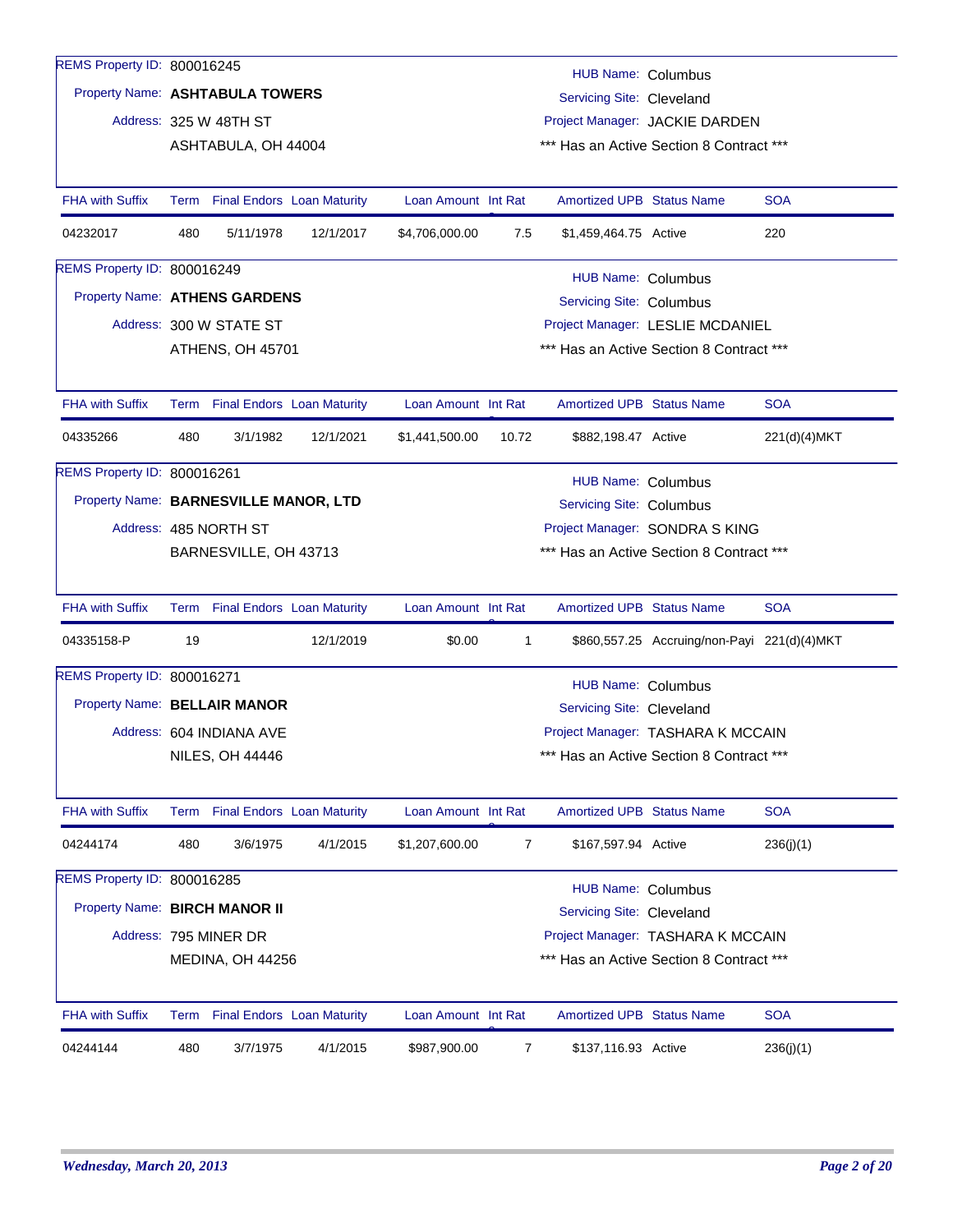| REMS Property ID: 800016305   |      |                                                              |                                                     |                     |              | <b>HUB Name: Columbus</b>        |                                                    |              |
|-------------------------------|------|--------------------------------------------------------------|-----------------------------------------------------|---------------------|--------------|----------------------------------|----------------------------------------------------|--------------|
|                               |      |                                                              | Property Name: BRIDGEPORT MANOR LIMITED, an OH.LTD. |                     |              | <b>Servicing Site: Columbus</b>  |                                                    |              |
|                               |      | Address: 1 GOULD ROAD                                        |                                                     |                     |              |                                  | Project Manager: SONDRA S KING                     |              |
|                               |      | BRIDGEPORT, OH 43912                                         |                                                     |                     |              |                                  | *** Has an Active Section 8 Contract ***           |              |
| <b>FHA with Suffix</b>        | Term | <b>Final Endors Loan Maturity</b>                            |                                                     | Loan Amount Int Rat |              | <b>Amortized UPB Status Name</b> |                                                    | <b>SOA</b>   |
| 04335157-P                    | 19   |                                                              | 12/1/2019                                           | \$0.00              | $\mathbf{1}$ |                                  | \$584,559.71 Operational                           | 221(d)(4)MKT |
| 04335157-R                    | 19   |                                                              | 12/1/2019                                           | \$0.00              | 1            |                                  | \$241,724.00 Accruing/non-Payi 221(d)(4)MKT        |              |
| REMS Property ID: 800016314   |      |                                                              |                                                     |                     |              | <b>HUB Name: Columbus</b>        |                                                    |              |
|                               |      |                                                              | Property Name: BROOKSIDE MANOR APARTMENTS           |                     |              | <b>Servicing Site: Columbus</b>  |                                                    |              |
|                               |      | Address: 435 E WATER ST                                      |                                                     |                     |              |                                  | Project Manager: DAVID J TENTLER                   |              |
|                               |      | URBANA, OH 43078                                             |                                                     |                     |              |                                  | *** Does NOT Have an Active Section 8 Contract *** |              |
| <b>FHA with Suffix</b>        |      | Term Final Endors Loan Maturity                              |                                                     | Loan Amount Int Rat |              | Amortized UPB Status Name        |                                                    | <b>SOA</b>   |
| 04344096                      | 480  | 4/9/1975                                                     | 9/1/2014                                            | \$476,300.00        | 7            | \$47,764.51 Active               |                                                    | 236(j)(1)    |
| REMS Property ID: 800016318   |      |                                                              |                                                     |                     |              | <b>HUB Name: Columbus</b>        |                                                    |              |
| Property Name: BUCKEYE TOWERS |      |                                                              |                                                     |                     |              | <b>Servicing Site: Columbus</b>  |                                                    |              |
|                               |      | Address: 3900 RHODES AVE                                     |                                                     |                     |              |                                  | Project Manager: KRISTIN M PADAVICK                |              |
|                               |      | NEW BOSTON, OH 45662                                         |                                                     |                     |              |                                  | *** Has an Active Section 8 Contract ***           |              |
| <b>FHA with Suffix</b>        |      | Term Final Endors Loan Maturity                              |                                                     | Loan Amount Int Rat |              | <b>Amortized UPB Status Name</b> |                                                    | <b>SOA</b>   |
| 04335133-S                    | 19   |                                                              | 7/21/2019                                           | \$0.00              | 0            |                                  | \$2,006,333.45 Accruing/non-Payi 221(d)(4)MKT      |              |
| 04335133-P                    | 19   |                                                              | 7/21/2019                                           | \$0.00              | 1            |                                  | \$246,772.98 Operational                           | 221(d)(4)MKT |
| REMS Property ID: 800016345   |      |                                                              |                                                     |                     |              | <b>HUB Name: Columbus</b>        |                                                    |              |
|                               |      |                                                              | Property Name: CAMBRIDGE HOUSE APARTMENTS           |                     |              | Servicing Site: Cincinnati       |                                                    |              |
|                               |      | Address: 149 Cambridge Ave Apt 2                             |                                                     |                     |              |                                  | Project Manager: BONNIE SPURLING                   |              |
|                               |      | Dayton, OH 45406                                             |                                                     |                     |              |                                  | *** Has an Active Section 8 Contract ***           |              |
| <b>FHA with Suffix</b>        | Term | <b>Final Endors Loan Maturity</b>                            |                                                     | Loan Amount Int Rat |              | <b>Amortized UPB Status Name</b> |                                                    | <b>SOA</b>   |
| 04644166                      | 480  | 3/5/1976                                                     | 4/1/2016                                            | \$346,462.00        | 8.5          | \$157,954.71 Active              |                                                    | 236(j)(1)    |
| REMS Property ID: 800016355   |      |                                                              |                                                     |                     |              | <b>HUB Name: Columbus</b>        |                                                    |              |
| Property Name: CANTON TOWERS  |      |                                                              |                                                     |                     |              | Servicing Site: Cleveland        |                                                    |              |
|                               |      | Address: 131 FIFTH ST NE                                     |                                                     |                     |              |                                  | Project Manager: MARY C BOLMGREN                   |              |
|                               |      | *** Has an Active Section 8 Contract ***<br>CANTON, OH 44702 |                                                     |                     |              |                                  |                                                    |              |
| <b>FHA with Suffix</b>        |      | Term Final Endors Loan Maturity                              |                                                     | Loan Amount Int Rat |              | <b>Amortized UPB Status Name</b> |                                                    | <b>SOA</b>   |
| 04235248                      | 480  | 9/5/1978                                                     | 8/1/2018                                            | \$4,647,500.00      | 7.5          | \$1,609,169.02 Active            |                                                    | 221(d)(4)MKT |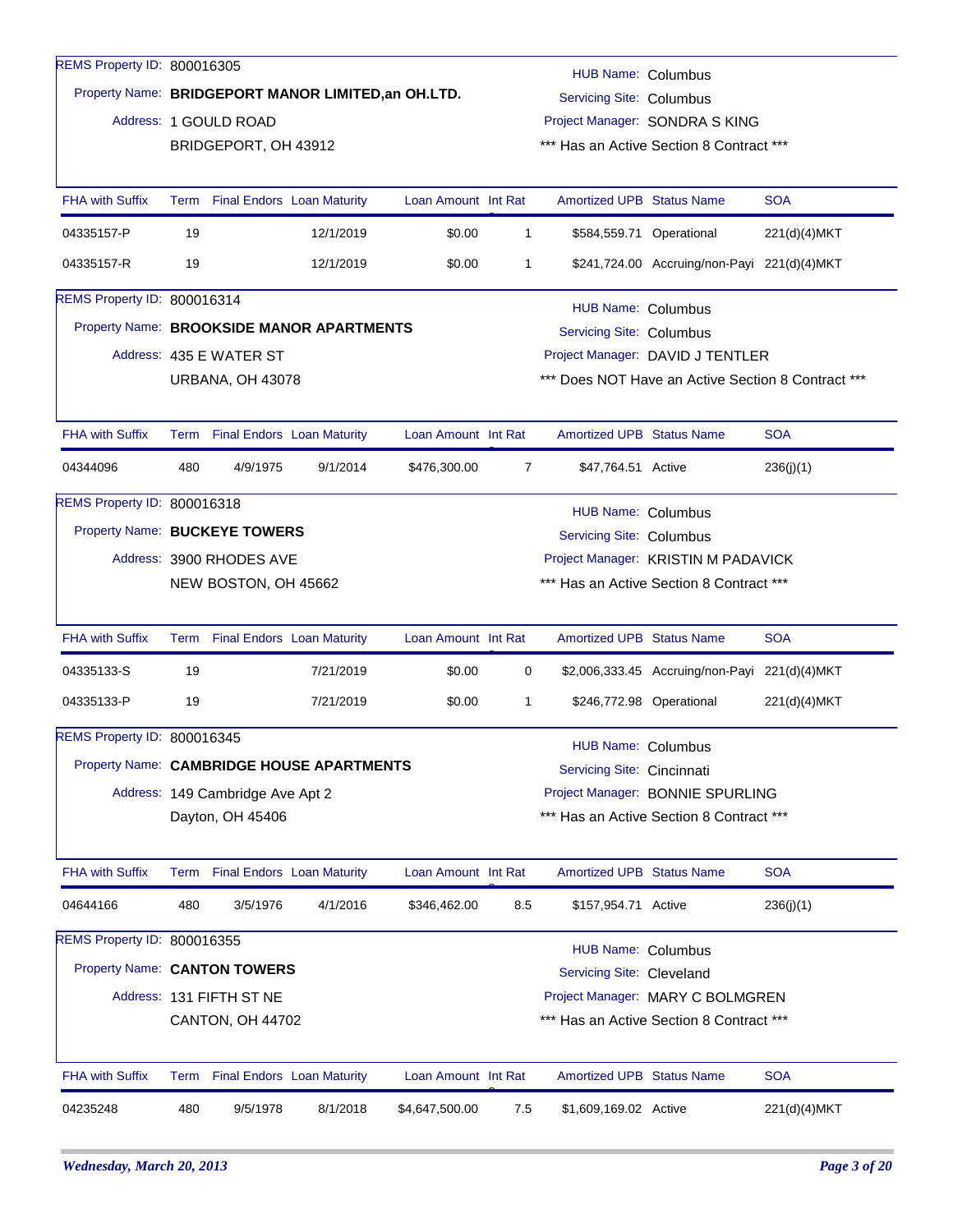| REMS Property ID: 800016383 |      |                                   |                                                      |                     |                                          |                                   |  |                                                    |  |  |
|-----------------------------|------|-----------------------------------|------------------------------------------------------|---------------------|------------------------------------------|-----------------------------------|--|----------------------------------------------------|--|--|
|                             |      |                                   | Property Name: CEDARBROOK COOPERATIVE I              |                     |                                          | <b>HUB Name: Columbus</b>         |  |                                                    |  |  |
|                             |      |                                   |                                                      |                     |                                          | <b>Servicing Site: Columbus</b>   |  |                                                    |  |  |
|                             |      | Address: 1990 Cuyuse Court        |                                                      |                     |                                          | Project Manager: MARLA SPARKS     |  |                                                    |  |  |
|                             |      | DAYTON, OH 45414                  |                                                      |                     |                                          |                                   |  | *** Does NOT Have an Active Section 8 Contract *** |  |  |
| <b>FHA with Suffix</b>      |      | Term Final Endors Loan Maturity   |                                                      | Loan Amount Int Rat |                                          | <b>Amortized UPB Status Name</b>  |  | <b>SOA</b>                                         |  |  |
| 04644120                    | 480  | 4/26/1974                         | 5/1/2014                                             | \$2,297,500.00      | 7                                        | \$178,227.75 Active               |  | 236(j)(1)                                          |  |  |
| REMS Property ID: 800016388 |      |                                   |                                                      |                     |                                          | HUB Name: Columbus                |  |                                                    |  |  |
|                             |      |                                   | Property Name: CENTRAL PARK APARTMENTS               |                     |                                          | Servicing Site: Cleveland         |  |                                                    |  |  |
|                             |      | Address: 155 E STATE ST           |                                                      |                     |                                          | Project Manager: TASHARA K MCCAIN |  |                                                    |  |  |
|                             |      | <b>NILES, OH 44446</b>            |                                                      |                     | *** Has an Active Section 8 Contract *** |                                   |  |                                                    |  |  |
|                             |      |                                   |                                                      |                     |                                          |                                   |  |                                                    |  |  |
| FHA with Suffix             |      | Term Final Endors Loan Maturity   |                                                      | Loan Amount Int Rat |                                          | Amortized UPB Status Name         |  | <b>SOA</b>                                         |  |  |
| 04244098                    | 480  | 3/10/1976                         | 4/1/2016                                             | \$845,400.00        | $\overline{7}$                           | \$170,124.14 Active               |  | 236(j)(1)                                          |  |  |
| REMS Property ID: 800016400 |      |                                   |                                                      |                     |                                          | <b>HUB Name: Columbus</b>         |  |                                                    |  |  |
|                             |      |                                   | Property Name: CHARRING CROSS COOPERATIVE, PHASE I   |                     |                                          | <b>Servicing Site: Columbus</b>   |  |                                                    |  |  |
|                             |      | Address: 522 KNIGHTS WAY          |                                                      |                     |                                          | Project Manager: MARLA SPARKS     |  |                                                    |  |  |
|                             |      | WESTERVILLE, OH 43081             |                                                      |                     |                                          |                                   |  | *** Does NOT Have an Active Section 8 Contract *** |  |  |
|                             |      |                                   |                                                      |                     |                                          |                                   |  |                                                    |  |  |
| <b>FHA with Suffix</b>      |      | Term Final Endors Loan Maturity   |                                                      | Loan Amount Int Rat |                                          | <b>Amortized UPB Status Name</b>  |  | <b>SOA</b>                                         |  |  |
| 04344037                    | 480  | 8/16/1973                         | 10/1/2013                                            | \$1,392,000.00      | $\overline{7}$                           | \$50,842.03 Active                |  | 236(j)(1)                                          |  |  |
| REMS Property ID: 800016401 |      |                                   |                                                      |                     |                                          | <b>HUB Name: Columbus</b>         |  |                                                    |  |  |
|                             |      |                                   | Property Name: CHARRING CROSS COOPERATIVE, PHASE II  |                     |                                          | <b>Servicing Site: Columbus</b>   |  |                                                    |  |  |
|                             |      | Address: 522 Knights Way          |                                                      |                     |                                          | Project Manager: MARLA SPARKS     |  |                                                    |  |  |
|                             |      | Westerville, OH 43081             |                                                      |                     |                                          |                                   |  | *** Does NOT Have an Active Section 8 Contract *** |  |  |
|                             |      |                                   |                                                      |                     |                                          |                                   |  |                                                    |  |  |
| <b>FHA with Suffix</b>      | Term | <b>Final Endors Loan Maturity</b> |                                                      | Loan Amount Int Rat |                                          | <b>Amortized UPB Status Name</b>  |  | <b>SOA</b>                                         |  |  |
| 04344038                    | 480  | 11/30/1973                        | 1/1/2014                                             | \$1,628,300.00      | $\overline{7}$                           | \$88,457.84 Active                |  | 236(j)(1)                                          |  |  |
| REMS Property ID: 800016399 |      |                                   |                                                      |                     |                                          | <b>HUB Name: Columbus</b>         |  |                                                    |  |  |
|                             |      |                                   | Property Name: CHARRING CROSS COOPERATIVE, PHASE III |                     |                                          | <b>Servicing Site: Columbus</b>   |  |                                                    |  |  |
|                             |      | Address: 522 KNIGHTS WAY          |                                                      |                     |                                          | Project Manager: MARLA SPARKS     |  |                                                    |  |  |
|                             |      | WESTERVILLE, OH 43081             |                                                      |                     |                                          |                                   |  | *** Does NOT Have an Active Section 8 Contract *** |  |  |
|                             |      |                                   |                                                      |                     |                                          |                                   |  |                                                    |  |  |
| <b>FHA with Suffix</b>      |      | Term Final Endors Loan Maturity   |                                                      | Loan Amount Int Rat |                                          | <b>Amortized UPB Status Name</b>  |  | <b>SOA</b>                                         |  |  |
| 04344101                    | 480  | 3/25/1976                         | 12/1/2016                                            | \$2,288,000.00      | $\overline{7}$                           | \$550,359.37 Active               |  | 236(j)(1)                                          |  |  |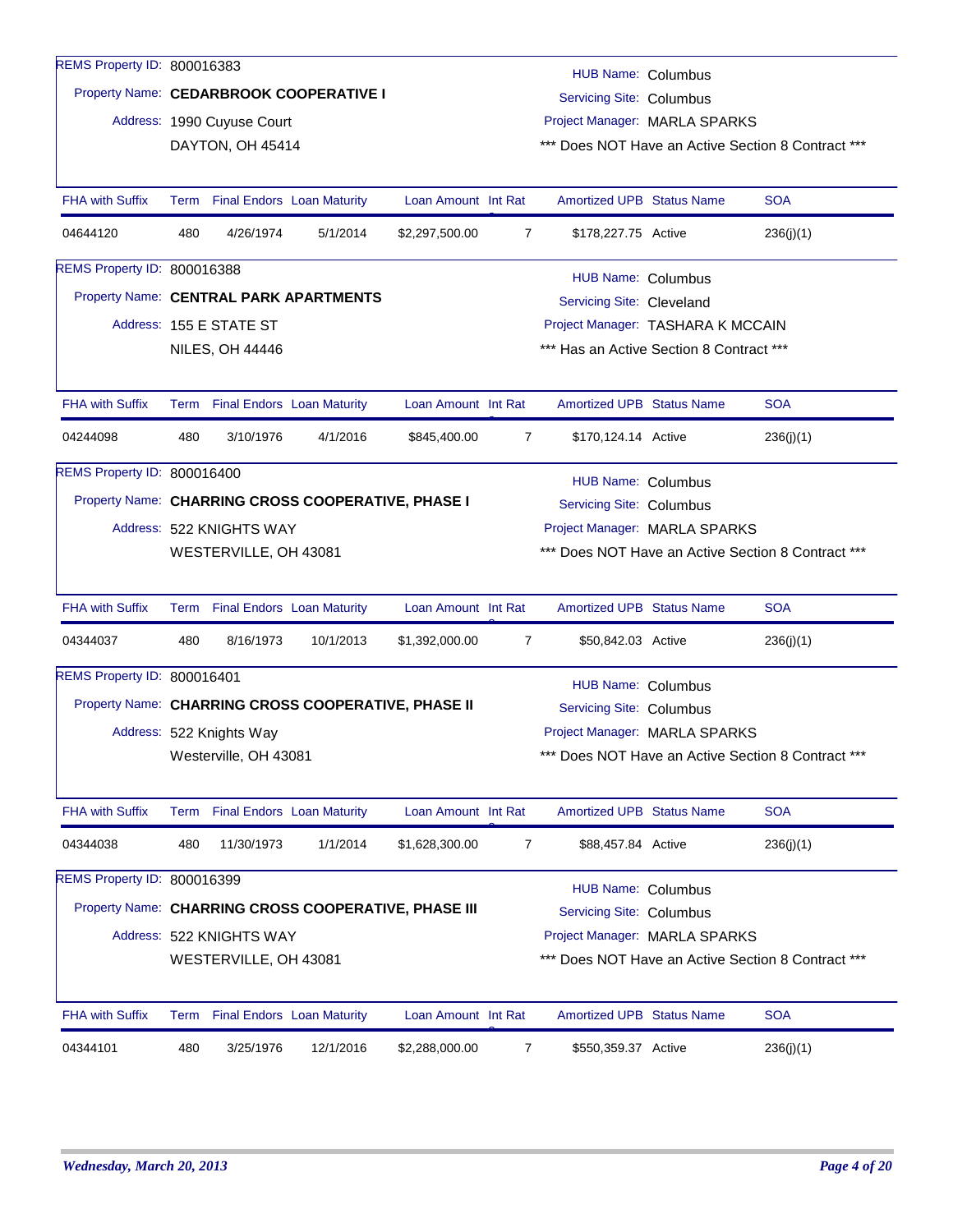| REMS Property ID: 800016431          |     |                                 |                                              |                     |                |                                  |                                             |              |  |
|--------------------------------------|-----|---------------------------------|----------------------------------------------|---------------------|----------------|----------------------------------|---------------------------------------------|--------------|--|
| Property Name: COLLEGE HILLS VILLAGE |     |                                 |                                              |                     |                | <b>HUB Name: Columbus</b>        |                                             |              |  |
|                                      |     | Address: 905 PORTAGE RD         |                                              |                     |                | <b>Servicing Site: Cleveland</b> | Project Manager: JACKIE DARDEN              |              |  |
|                                      |     | WOOSTER, OH 44691               |                                              |                     |                |                                  | *** Has an Active Section 8 Contract ***    |              |  |
|                                      |     |                                 |                                              |                     |                |                                  |                                             |              |  |
| <b>FHA with Suffix</b>               |     | Term Final Endors Loan Maturity |                                              | Loan Amount Int Rat |                | <b>Amortized UPB Status Name</b> |                                             | <b>SOA</b>   |  |
| 042SH016                             | 564 | 9/1/1968                        | 2/1/2017                                     | \$1,650,000.00      | 3              | \$240,261.36 Active              |                                             | 202          |  |
| REMS Property ID: 800016438          |     |                                 |                                              |                     |                | <b>HUB Name: Columbus</b>        |                                             |              |  |
|                                      |     |                                 | Property Name: COLUMBUS COLONY HOUSING, INC. |                     |                | <b>Servicing Site: Columbus</b>  |                                             |              |  |
|                                      |     | Address: 1165 COLONY DR         |                                              |                     |                | Project Manager: MARLA SPARKS    |                                             |              |  |
|                                      |     | WESTERVILLE, OH 43081           |                                              |                     |                |                                  | *** Has an Active Section 8 Contract ***    |              |  |
| <b>FHA with Suffix</b>               |     | Term Final Endors Loan Maturity |                                              | Loan Amount Int Rat |                | <b>Amortized UPB Status Name</b> |                                             | <b>SOA</b>   |  |
| 043EH007                             | 480 | 3/16/1981                       | 2/1/2021                                     | \$4,168,500.00      | 6.875          | \$1,866,110.45 Active            |                                             | 202          |  |
| REMS Property ID: 800016442          |     |                                 |                                              |                     |                | <b>HUB Name: Columbus</b>        |                                             |              |  |
| Property Name: COMMUNITY APARTMENTS  |     |                                 |                                              |                     |                | Servicing Site: Cleveland        |                                             |              |  |
|                                      |     | Address: 7700-A WOODLAND AVE    |                                              |                     |                |                                  | Project Manager: TASHARA K MCCAIN           |              |  |
|                                      |     | CLEVELAND, OH 44104             |                                              |                     |                |                                  | *** Has an Active Section 8 Contract ***    |              |  |
| <b>FHA with Suffix</b>               |     | Term Final Endors Loan Maturity |                                              | Loan Amount Int Rat |                | <b>Amortized UPB Status Name</b> |                                             | <b>SOA</b>   |  |
| 04235141                             | 480 | 11/14/1977                      | 3/1/2016                                     | \$781,092.00        | $\overline{7}$ | \$336,255.45 Active              |                                             | 221(d)(3)MKT |  |
| REMS Property ID: 800016444          |     |                                 |                                              |                     |                | <b>HUB Name: Columbus</b>        |                                             |              |  |
| Property Name: COMMUNITY CIRCLE II   |     |                                 |                                              |                     |                | Servicing Site: Cleveland        |                                             |              |  |
|                                      |     | Address: 8925 HOUGH AVE         |                                              |                     |                |                                  | Project Manager: BETSY PHILLIPS             |              |  |
|                                      |     | CLEVELAND, OH 44106             |                                              |                     |                |                                  | *** Has an Active Section 8 Contract ***    |              |  |
| <b>FHA with Suffix</b>               |     | Term Final Endors Loan Maturity |                                              | Loan Amount Int Rat |                | <b>Amortized UPB Status Name</b> |                                             | <b>SOA</b>   |  |
| 04235183-R                           | 18  |                                 | 12/1/2017                                    | \$0.00              | $\mathbf{1}$   |                                  | \$934,448.00 Accruing/non-Payi 221(d)(3)MKT |              |  |
| 04235183-S                           | 20  |                                 | 10/1/2019                                    | \$0.00              | 0              |                                  | \$645,317.00 Accruing/non-Payi 221(d)(3)MKT |              |  |
| 04235183-P                           | 18  |                                 | 12/1/2017                                    | \$0.00              | $\mathbf{1}$   | \$1,695,447.38 Operational       |                                             | 221(d)(3)MKT |  |
| REMS Property ID: 800031451          |     |                                 |                                              |                     |                |                                  |                                             |              |  |
|                                      |     |                                 |                                              |                     |                | HUB Name: Columbus               |                                             |              |  |
| Property Name: COMPASS WEST          |     |                                 |                                              |                     |                | Servicing Site: Cleveland        |                                             |              |  |
|                                      |     | Address: 1050 COMPASS WEST      |                                              |                     |                | Project Manager: BILL BAYLESS    |                                             |              |  |
|                                      |     | AUSTINTOWN, OH 44515            |                                              |                     |                |                                  | *** Has an Active Section 8 Contract ***    |              |  |
| <b>FHA with Suffix</b>               |     | Term Final Endors Loan Maturity |                                              | Loan Amount Int Rat |                | Amortized UPB Status Name        |                                             | <b>SOA</b>   |  |
| 04244213                             | 480 | 11/25/1975                      | 12/1/2015                                    | \$3,877,400.00      | $\overline{7}$ | \$701,496.94 Active              |                                             | 236(j)(1)    |  |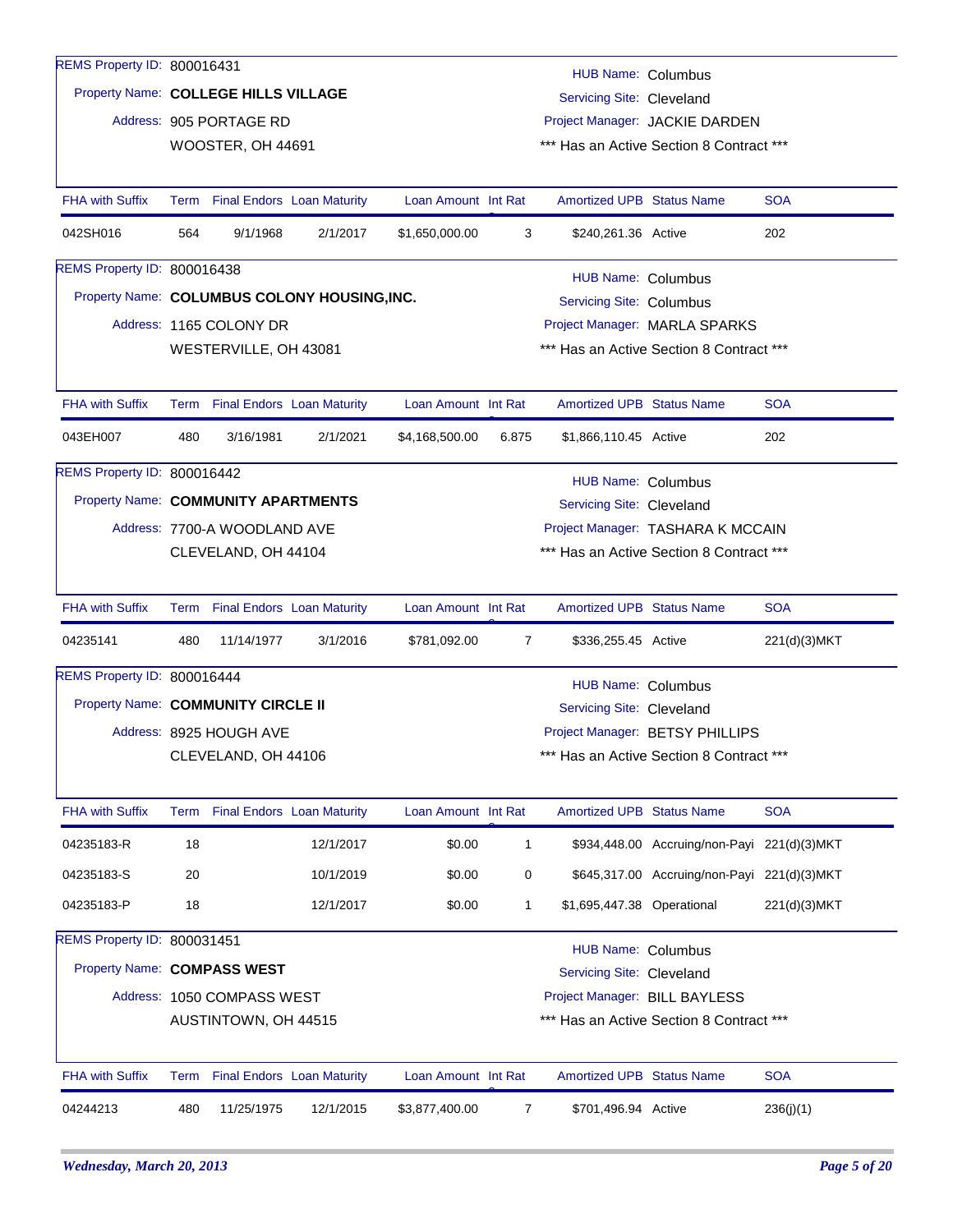| REMS Property ID: 800016451          |     |                                 |                                           |                     |       | <b>HUB Name: Columbus</b>                |                                 |              |  |
|--------------------------------------|-----|---------------------------------|-------------------------------------------|---------------------|-------|------------------------------------------|---------------------------------|--------------|--|
| Property Name: COUNCIL GARDENS II    |     |                                 |                                           |                     |       | Servicing Site: Cleveland                |                                 |              |  |
|                                      |     | Address: 2501 N TAYLOR RD       |                                           |                     |       | Project Manager: ERIC S SWIATEK          |                                 |              |  |
|                                      |     |                                 | CLEVELAND HEIGHTS, OH 44118               |                     |       | *** Has an Active Section 8 Contract *** |                                 |              |  |
|                                      |     |                                 |                                           |                     |       |                                          |                                 |              |  |
| <b>FHA with Suffix</b>               |     | Term Final Endors Loan Maturity |                                           | Loan Amount Int Rat |       | <b>Amortized UPB Status Name</b>         |                                 | <b>SOA</b>   |  |
| 042EH009                             | 480 | 6/8/1981                        | 4/1/2021                                  | \$1,315,600.00      | 7.625 | \$634,214.69 Active                      |                                 | 202          |  |
| REMS Property ID: 800016463          |     |                                 |                                           |                     |       | HUB Name: Columbus                       |                                 |              |  |
|                                      |     |                                 | Property Name: CRESTLINE MANOR APARTMENTS |                     |       |                                          | <b>Servicing Site: Columbus</b> |              |  |
|                                      |     | Address: 295-1A W BUCYRUS ST    |                                           |                     |       | Project Manager: WILLIAM J WAHLER        |                                 |              |  |
|                                      |     | CRESTLINE, OH 44827             |                                           |                     |       | *** Has an Active Section 8 Contract *** |                                 |              |  |
|                                      |     |                                 |                                           |                     |       |                                          |                                 |              |  |
| <b>FHA with Suffix</b>               |     | Term Final Endors Loan Maturity |                                           | Loan Amount Int Rat |       | <b>Amortized UPB Status Name</b>         |                                 | <b>SOA</b>   |  |
| 04235129                             | 480 | 3/29/1977                       | 6/1/2017                                  | \$249,900.00        | 9     | \$80,100.07 Active                       |                                 | 221(d)(3)MKT |  |
| REMS Property ID: 800016464          |     |                                 |                                           |                     |       | HUB Name: Columbus                       |                                 |              |  |
| Property Name: CRESTLINE MANOR II    |     |                                 |                                           |                     |       | <b>Servicing Site: Columbus</b>          |                                 |              |  |
|                                      |     | Address: 295 W BUCYRUS ST       |                                           |                     |       | Project Manager: WILLIAM J WAHLER        |                                 |              |  |
|                                      |     | CRESTLINE, OH 44827             |                                           |                     |       | *** Has an Active Section 8 Contract *** |                                 |              |  |
|                                      |     |                                 |                                           |                     |       |                                          |                                 |              |  |
| <b>FHA with Suffix</b>               |     | Term Final Endors Loan Maturity |                                           | Loan Amount Int Rat |       | <b>Amortized UPB Status Name</b>         |                                 | <b>SOA</b>   |  |
| 04244275                             | 480 | 3/30/1978                       | 11/1/2017                                 | \$540,200.00        | 7     | \$157,539.34 Active                      |                                 | 236(j)(1)    |  |
| REMS Property ID: 800016470          |     |                                 |                                           |                     |       | <b>HUB Name: Columbus</b>                |                                 |              |  |
| Property Name: CROSSROADS APARTMENTS |     |                                 |                                           |                     |       | <b>Servicing Site: Columbus</b>          |                                 |              |  |
|                                      |     | Address: 2943 CASSADY CT SOUTH  |                                           |                     |       | Project Manager: WILLIAM J WAHLER        |                                 |              |  |
|                                      |     | COLUMBUS, OH 43219              |                                           |                     |       | *** Has an Active Section 8 Contract *** |                                 |              |  |
|                                      |     |                                 |                                           |                     |       |                                          |                                 |              |  |
| <b>FHA with Suffix</b>               |     | Term Final Endors Loan Maturity |                                           | Loan Amount Int Rat |       | <b>Amortized UPB Status Name</b>         |                                 | <b>SOA</b>   |  |
| 04344065                             | 480 | 10/1/1981                       | 8/1/2014                                  | \$562,925.00        | 7     |                                          | \$0.00 Active                   | 236(j)(1)    |  |
| REMS Property ID: 800016482          |     |                                 |                                           |                     |       | <b>HUB Name: Columbus</b>                |                                 |              |  |
| Property Name: DEACONESS KRAFFT CTR  |     |                                 |                                           |                     |       | Servicing Site: Cleveland                |                                 |              |  |
|                                      |     | Address: 3100 DEVONSHIRE RD     |                                           |                     |       | Project Manager: BILL BAYLESS            |                                 |              |  |
|                                      |     | CLEVELAND, OH 44109             |                                           |                     |       | *** Has an Active Section 8 Contract *** |                                 |              |  |
|                                      |     |                                 |                                           |                     |       |                                          |                                 |              |  |
| <b>FHA with Suffix</b>               |     | Term Final Endors Loan Maturity |                                           | Loan Amount Int Rat |       | <b>Amortized UPB Status Name</b>         |                                 | <b>SOA</b>   |  |
| 042EH037                             | 480 | 7/7/1982                        | 9/1/2021                                  | \$3,625,200.00      | 7.625 | \$1,811,839.77 Active                    |                                 | 202          |  |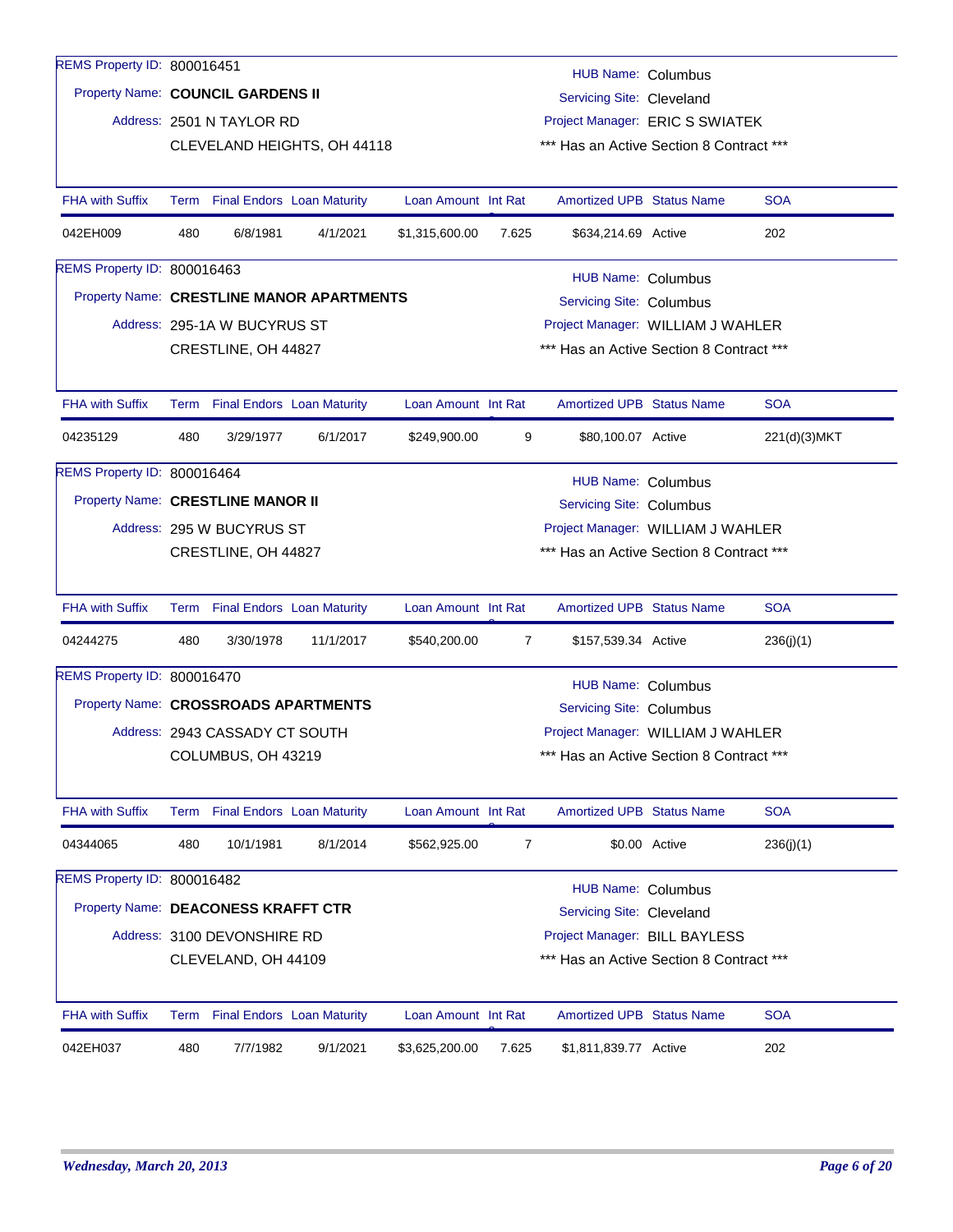| REMS Property ID: 800016505 |                                                 |                     |       |                                                              |                                             |              |
|-----------------------------|-------------------------------------------------|---------------------|-------|--------------------------------------------------------------|---------------------------------------------|--------------|
|                             | Property Name: EASTLAND MANOR, INC.             |                     |       | <b>HUB Name: Columbus</b><br><b>Servicing Site: Columbus</b> |                                             |              |
|                             |                                                 |                     |       |                                                              | Project Manager: SONDRA S KING              |              |
|                             | Address: 4225 MACSWAY AVE<br>COLUMBUS, OH 43232 |                     |       |                                                              | *** Has an Active Section 8 Contract ***    |              |
|                             |                                                 |                     |       |                                                              |                                             |              |
| <b>FHA with Suffix</b>      | <b>Final Endors</b> Loan Maturity<br>Term       | Loan Amount Int Rat |       | <b>Amortized UPB Status Name</b>                             |                                             | <b>SOA</b>   |
| 043EH010                    | 480<br>6/5/1979<br>10/1/2019                    | \$5,693,400.00      | 6.875 | \$2,210,238.89 Active                                        |                                             | 202          |
| REMS Property ID: 800016525 |                                                 |                     |       | <b>HUB Name: Columbus</b>                                    |                                             |              |
|                             | Property Name: ELM CENTER II                    |                     |       | <b>Servicing Site: Columbus</b>                              |                                             |              |
|                             | Address: 325 ELM ST                             |                     |       |                                                              | Project Manager: MARLA SPARKS               |              |
|                             | LOGAN, OH 43138                                 |                     |       |                                                              | *** Has an Active Section 8 Contract ***    |              |
|                             |                                                 |                     |       |                                                              |                                             |              |
| <b>FHA with Suffix</b>      | Term Final Endors Loan Maturity                 | Loan Amount Int Rat |       | <b>Amortized UPB Status Name</b>                             |                                             | <b>SOA</b>   |
| 04335155-S                  | 20<br>7/1/2019                                  | \$0.00              | 0     |                                                              | \$166,871.92 Accruing/non-Payi 221(d)(4)MKT |              |
| REMS Property ID: 800016527 |                                                 |                     |       | <b>HUB Name: Columbus</b>                                    |                                             |              |
| Property Name: Elm House    |                                                 |                     |       | Servicing Site: Cleveland                                    |                                             |              |
|                             | Address: 129 Dr McAuleys Ct                     |                     |       |                                                              | Project Manager: ROBERT MCCOLLUM            |              |
|                             | Perrysburg, OH 43551                            |                     |       |                                                              | *** Has an Active Section 8 Contract ***    |              |
|                             |                                                 |                     |       |                                                              |                                             |              |
| <b>FHA with Suffix</b>      | Term Final Endors Loan Maturity                 | Loan Amount Int Rat |       | <b>Amortized UPB Status Name</b>                             |                                             | <b>SOA</b>   |
| 042SH013                    | 7/1/1966<br>568<br>8/1/2015                     | \$315,000.00        | 3     | \$22,220.56 Active                                           |                                             | 202          |
| REMS Property ID: 800016535 |                                                 |                     |       | <b>HUB Name: Columbus</b>                                    |                                             |              |
| Property Name: ETL TOWER    |                                                 |                     |       | Servicing Site: Cleveland                                    |                                             |              |
|                             | Address: 1500 MARION AVENUE                     |                     |       |                                                              | Project Manager: KIMBERLY A HORTON          |              |
|                             | <b>AKRON, OH 44313</b>                          |                     |       |                                                              | *** Has an Active Section 8 Contract ***    |              |
|                             |                                                 |                     |       |                                                              |                                             |              |
| <b>FHA with Suffix</b>      | <b>Final Endors Loan Maturity</b><br>Term       | Loan Amount Int Rat |       | <b>Amortized UPB Status Name</b>                             |                                             | <b>SOA</b>   |
| 042EH027                    | 480<br>11/23/1982<br>12/1/2021                  | \$4,360,600.00      | 8.5   | \$2,362,204.72 Active                                        |                                             | 202          |
| REMS Property ID: 800016557 |                                                 |                     |       | <b>HUB Name: Columbus</b>                                    |                                             |              |
|                             | Property Name: FENWAY MANOR                     |                     |       | Servicing Site: Cleveland                                    |                                             |              |
|                             | Address: 1986 STOKES BLVD                       |                     |       |                                                              | Project Manager: JACKIE DARDEN              |              |
|                             | CLEVELAND, OH 44106                             |                     |       |                                                              | *** Has an Active Section 8 Contract ***    |              |
|                             |                                                 |                     |       |                                                              |                                             |              |
| <b>FHA with Suffix</b>      | Term Final Endors Loan Maturity                 | Loan Amount Int Rat |       | <b>Amortized UPB Status Name</b>                             |                                             | <b>SOA</b>   |
| 04235188-P                  | 9/1/2018<br>20                                  | \$0.00              | 1     |                                                              | \$710,792.56 Operational                    | 221(d)(3)MKT |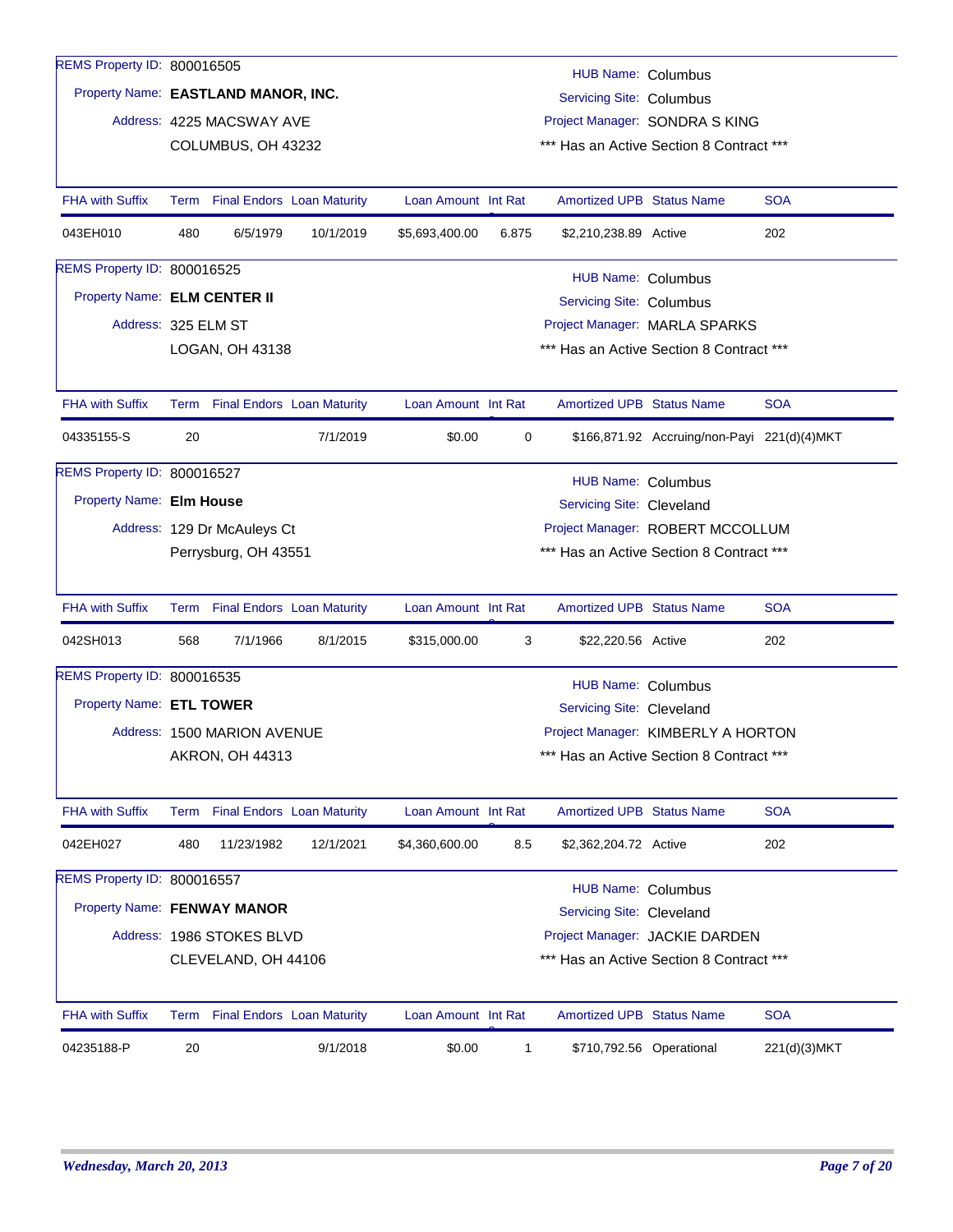| REMS Property ID: 800016613       |      |                              |                                   |                                                                 |       | <b>HUB Name: Columbus</b>                |                                                                      |              |  |
|-----------------------------------|------|------------------------------|-----------------------------------|-----------------------------------------------------------------|-------|------------------------------------------|----------------------------------------------------------------------|--------------|--|
| Property Name: GALLIA MANOR       |      |                              |                                   |                                                                 |       | <b>Servicing Site: Columbus</b>          |                                                                      |              |  |
|                                   |      | Address: 138 BUHL MORTON RD  |                                   |                                                                 |       | Project Manager: KRISTIN M PADAVICK      |                                                                      |              |  |
|                                   |      | GALLIPOLIS, OH 45631         |                                   |                                                                 |       | *** Has an Active Section 8 Contract *** |                                                                      |              |  |
|                                   |      |                              |                                   |                                                                 |       |                                          |                                                                      |              |  |
| <b>FHA with Suffix</b>            |      |                              | Term Final Endors Loan Maturity   | Loan Amount Int Rat                                             |       | <b>Amortized UPB Status Name</b>         |                                                                      | <b>SOA</b>   |  |
| 04335184                          | 480  | 3/17/1980                    | 3/1/2020                          | \$692,700.00                                                    | 7.5   | \$294,486.94 Active                      |                                                                      | 221(d)(4)MKT |  |
| REMS Property ID: 800016719       |      |                              |                                   |                                                                 |       |                                          |                                                                      |              |  |
| Property Name: HOPE MANOR         |      |                              |                                   |                                                                 |       | <b>HUB Name: Columbus</b>                |                                                                      |              |  |
|                                   |      | Address: 4702 VIOLET RD      |                                   |                                                                 |       |                                          | <b>Servicing Site: Cleveland</b><br>Project Manager: MARY C BOLMGREN |              |  |
|                                   |      | TOLEDO, OH 43623             |                                   |                                                                 |       | *** Has an Active Section 8 Contract *** |                                                                      |              |  |
|                                   |      |                              |                                   |                                                                 |       |                                          |                                                                      |              |  |
| <b>FHA with Suffix</b>            |      |                              | Term Final Endors Loan Maturity   | Loan Amount Int Rat                                             |       | <b>Amortized UPB Status Name</b>         |                                                                      | <b>SOA</b>   |  |
| 042EH002                          | 480  | 3/31/1981                    | 5/1/2020                          | \$2,828,900.00                                                  | 6.875 | \$1,173,702.63 Active                    |                                                                      | 202          |  |
| REMS Property ID: 800016720       |      |                              |                                   |                                                                 |       | <b>HUB Name: Columbus</b>                |                                                                      |              |  |
|                                   |      |                              |                                   | Property Name: HOPETON VILLAGE National Church Residence of CHI |       | <b>Servicing Site: Columbus</b>          |                                                                      |              |  |
|                                   |      | Address: 153 UNIVERSITY DR   |                                   |                                                                 |       | Project Manager: SONDRA S KING           |                                                                      |              |  |
|                                   |      | CHILLICOTHE, OH 45601        |                                   |                                                                 |       | *** Has an Active Section 8 Contract *** |                                                                      |              |  |
|                                   |      |                              |                                   |                                                                 |       |                                          |                                                                      |              |  |
| <b>FHA with Suffix</b>            | Term |                              | <b>Final Endors Loan Maturity</b> | Loan Amount Int Rat                                             |       | Amortized UPB Status Name                |                                                                      | <b>SOA</b>   |  |
| 043EH014                          | 480  | 6/10/1980                    | 7/1/2020                          | \$4,103,600.00                                                  | 6.875 | \$1,733,050.49 Active                    |                                                                      | 202          |  |
| REMS Property ID: 800016741       |      |                              |                                   |                                                                 |       | <b>HUB Name: Columbus</b>                |                                                                      |              |  |
| Property Name: IVYWOOD APARTMENTS |      |                              |                                   |                                                                 |       | <b>Servicing Site: Columbus</b>          |                                                                      |              |  |
|                                   |      | Address: 2350 Teakwood Drive |                                   |                                                                 |       | Project Manager: GEORGE BUSH             |                                                                      |              |  |
|                                   |      | COLUMBUS, OH 43229           |                                   |                                                                 |       | *** Has an Active Section 8 Contract *** |                                                                      |              |  |
|                                   |      |                              |                                   |                                                                 |       |                                          |                                                                      |              |  |
| FHA with Suffix                   |      |                              | Term Final Endors Loan Maturity   | Loan Amount Int Rat                                             |       | Amortized UPB Status Name                |                                                                      | <b>SOA</b>   |  |
| 04344072                          | 480  | 7/17/1975                    | 8/1/2015                          | \$2,217,272.00                                                  | 7     | \$332,275.28 Active                      |                                                                      | 236(j)(1)    |  |
| REMS Property ID: 800016762       |      |                              |                                   |                                                                 |       | <b>HUB Name: Columbus</b>                |                                                                      |              |  |
| Property Name: JAYCEE VILLA       |      |                              |                                   |                                                                 |       | <b>Servicing Site: Columbus</b>          |                                                                      |              |  |
|                                   |      | Address: 1000 CLAYMONT DR    |                                   |                                                                 |       | Project Manager: WILLIAM J WAHLER        |                                                                      |              |  |
|                                   |      | UHRICHSVILLE, OH 44683       |                                   |                                                                 |       | *** Has an Active Section 8 Contract *** |                                                                      |              |  |
|                                   |      |                              |                                   |                                                                 |       |                                          |                                                                      |              |  |
| <b>FHA with Suffix</b>            |      |                              | Term Final Endors Loan Maturity   | Loan Amount Int Rat                                             |       | <b>Amortized UPB Status Name</b>         |                                                                      | <b>SOA</b>   |  |
| 042EH034                          | 480  | 7/8/1982                     | 12/1/2021                         | \$1,744,000.00                                                  | 8.5   | \$944,753.16 Active                      |                                                                      | 202          |  |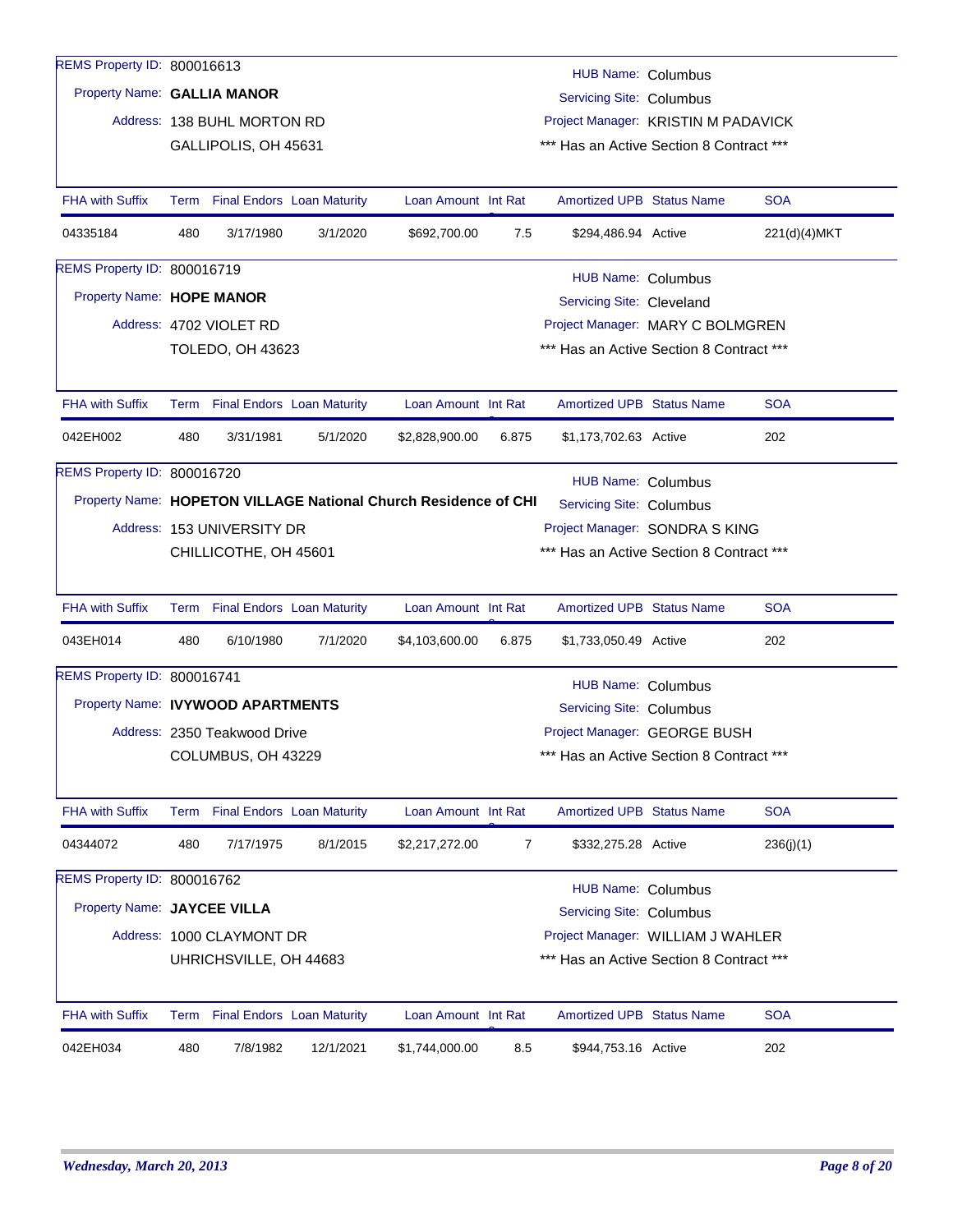| 043SH025                        | 564  |                                                                                                             | 11/1/2018 | \$2,215,000.00      | 3              | \$456,196.23 Active                                                        |  | 202                                                |
|---------------------------------|------|-------------------------------------------------------------------------------------------------------------|-----------|---------------------|----------------|----------------------------------------------------------------------------|--|----------------------------------------------------|
| <b>FHA with Suffix</b>          |      | Term Final Endors Loan Maturity                                                                             |           | Loan Amount Int Rat |                | <b>Amortized UPB Status Name</b>                                           |  | <b>SOA</b>                                         |
|                                 |      | Project Manager: WILLIAM J WAHLER<br>*** Does NOT Have an Active Section 8 Contract ***<br>DAYTON, OH 45420 |           |                     |                |                                                                            |  |                                                    |
|                                 |      | Address: 980 WILMINGTON AVENUE                                                                              |           |                     |                |                                                                            |  |                                                    |
| Property Name: Lakewoods II     |      |                                                                                                             |           |                     |                | <b>HUB Name: Columbus</b><br><b>Servicing Site: Columbus</b>               |  |                                                    |
| REMS Property ID: 800079503     |      |                                                                                                             |           |                     |                |                                                                            |  |                                                    |
| 043SH008                        | 558  |                                                                                                             | 10/1/2014 | \$2,996,000.00      | 3.5            | \$200,805.38 Active                                                        |  | 202                                                |
| FHA with Suffix                 |      | Term Final Endors Loan Maturity                                                                             |           | Loan Amount Int Rat |                | <b>Amortized UPB Status Name</b>                                           |  | <b>SOA</b>                                         |
|                                 |      | DAYTON, OH 45420                                                                                            |           |                     |                |                                                                            |  | *** Does NOT Have an Active Section 8 Contract *** |
|                                 |      | Address: 980 WILMINGTON AVENUE                                                                              |           |                     |                | Project Manager: WILLIAM J WAHLER                                          |  |                                                    |
| Property Name: LAKEWOODS I      |      |                                                                                                             |           |                     |                | <b>Servicing Site: Columbus</b>                                            |  |                                                    |
| REMS Property ID: 800079491     |      |                                                                                                             |           |                     |                | <b>HUB Name: Columbus</b>                                                  |  |                                                    |
| 04344047                        | 480  | 6/30/1980                                                                                                   | 5/1/2013  | \$414,061.00        | $\overline{7}$ | \$8,138.02 Active                                                          |  | 236(j)(1)                                          |
| <b>FHA with Suffix</b>          | Term | <b>Final Endors Loan Maturity</b>                                                                           |           | Loan Amount Int Rat |                | <b>Amortized UPB Status Name</b>                                           |  | <b>SOA</b>                                         |
|                                 |      | BYESVILLE, OH 43723                                                                                         |           |                     |                | *** Has an Active Section 8 Contract ***                                   |  |                                                    |
|                                 |      | Address: 621 S SEVENTH ST                                                                                   |           |                     |                | Project Manager: KRISTIN M PADAVICK                                        |  |                                                    |
| Property Name: LAKEVIEW TERRACE |      |                                                                                                             |           |                     |                | <b>Servicing Site: Columbus</b>                                            |  |                                                    |
| REMS Property ID: 800016815     |      |                                                                                                             |           |                     |                | <b>HUB Name: Columbus</b>                                                  |  |                                                    |
| 04244804                        | 480  | 3/7/1974                                                                                                    | 4/1/2014  | \$3,080,000.00      | $\overline{7}$ | \$221,188.58 Active                                                        |  | 236(j)(1)/202                                      |
| <b>FHA with Suffix</b>          |      | Term Final Endors Loan Maturity                                                                             |           | Loan Amount Int Rat |                | <b>Amortized UPB Status Name</b>                                           |  | <b>SOA</b>                                         |
|                                 |      |                                                                                                             |           |                     |                |                                                                            |  |                                                    |
|                                 |      | BAY VILLAGE, OH 44140                                                                                       |           |                     |                | *** Has an Active Section 8 Contract ***                                   |  |                                                    |
|                                 |      | Address: 27100 KNICKERBOCKER RD                                                                             |           |                     |                | Project Manager: JACKIE DARDEN                                             |  |                                                    |
| Property Name: KNICKERBOCKER    |      |                                                                                                             |           |                     |                | <b>HUB Name: Columbus</b><br>Servicing Site: Cleveland                     |  |                                                    |
| REMS Property ID: 800031445     |      |                                                                                                             |           |                     |                |                                                                            |  |                                                    |
| 04244014                        | 480  | 4/28/1975                                                                                                   | 5/1/2015  | \$1,222,800.00      | 8.5            | \$187,455.07 Active                                                        |  | 236(j)(1)                                          |
| <b>FHA with Suffix</b>          |      | Term Final Endors Loan Maturity                                                                             |           | Loan Amount Int Rat |                | <b>Amortized UPB Status Name</b>                                           |  | <b>SOA</b>                                         |
|                                 |      |                                                                                                             |           |                     |                |                                                                            |  |                                                    |
|                                 |      | Address: 1784 E 93RD ST<br>CLEVELAND, OH 44106                                                              |           |                     |                | Project Manager: JACKIE DARDEN<br>*** Has an Active Section 8 Contract *** |  |                                                    |
| Property Name: KENMORE GARDENS  |      |                                                                                                             |           |                     |                | Servicing Site: Cleveland                                                  |  |                                                    |
|                                 |      |                                                                                                             |           |                     |                | <b>HUB Name: Columbus</b>                                                  |  |                                                    |
| REMS Property ID: 800016783     |      |                                                                                                             |           |                     |                |                                                                            |  |                                                    |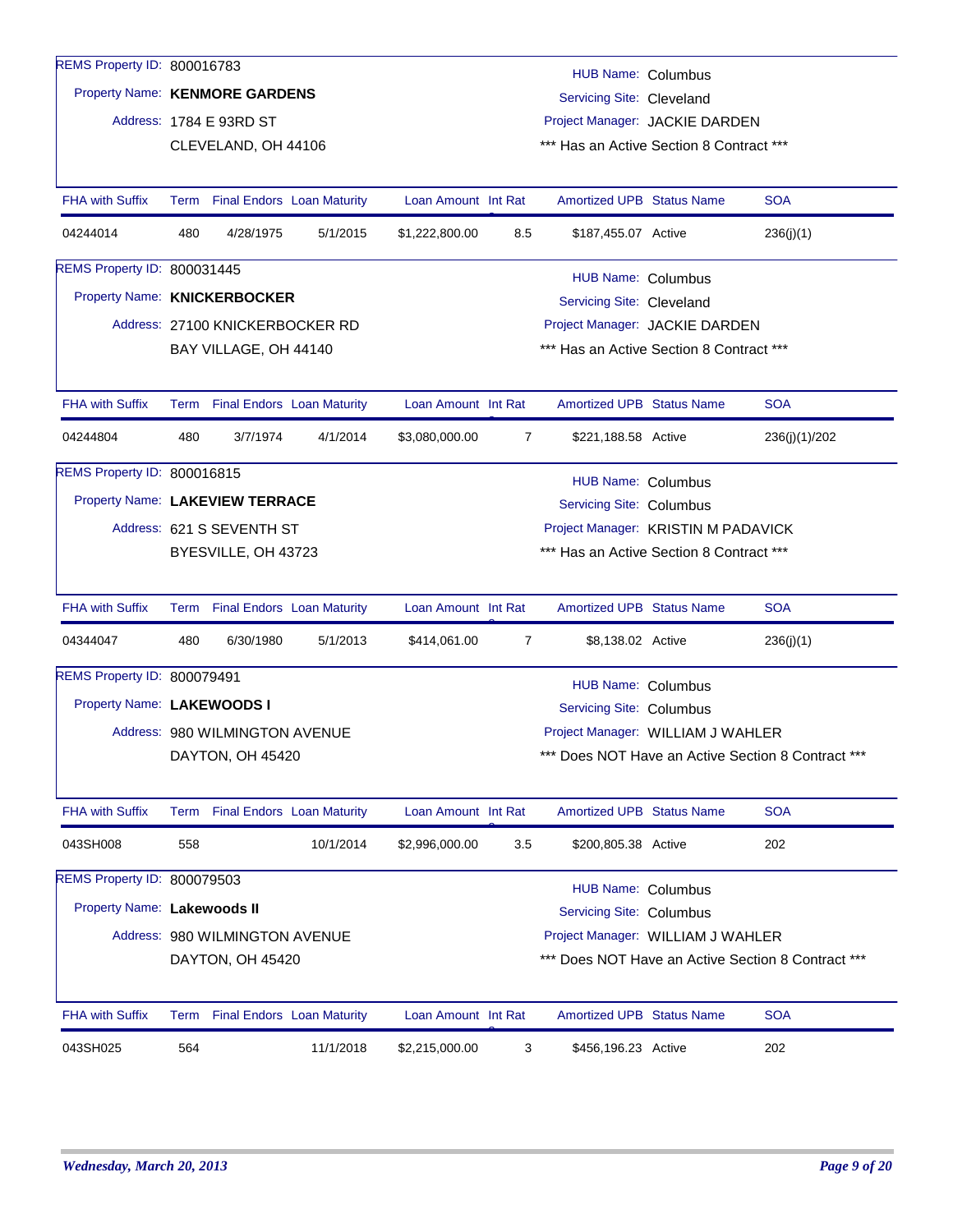| REMS Property ID: 800016960  |     |                                |                                        |                     |                | <b>HUB Name: Columbus</b>                               |                                               |                     |
|------------------------------|-----|--------------------------------|----------------------------------------|---------------------|----------------|---------------------------------------------------------|-----------------------------------------------|---------------------|
|                              |     |                                | Property Name: LEXINGTON COUNTRY HOMES |                     |                | Servicing Site: Cleveland                               |                                               |                     |
|                              |     | Address: 1455 SHADOW RIDGE AVE |                                        |                     |                |                                                         | Project Manager: MARY C BOLMGREN              |                     |
|                              |     | ALLIANCE, OH 44601             |                                        |                     |                |                                                         | *** Has an Active Section 8 Contract ***      |                     |
|                              |     |                                |                                        |                     |                |                                                         |                                               |                     |
| <b>FHA with Suffix</b>       |     |                                | Term Final Endors Loan Maturity        | Loan Amount Int Rat |                | <b>Amortized UPB Status Name</b>                        |                                               | <b>SOA</b>          |
| 04235374-S                   | 20  |                                | 5/1/2018                               | \$0.00              | 0              |                                                         | \$852,479.00 Accruing/non-Payi 221(d)(4)MKT   |                     |
| REMS Property ID: 800016836  |     |                                |                                        |                     |                | <b>HUB Name: Columbus</b>                               |                                               |                     |
| Property Name: Lima Towers   |     |                                |                                        |                     |                | <b>Servicing Site: Columbus</b>                         |                                               |                     |
|                              |     | Address: 790 S MAIN ST         |                                        |                     |                |                                                         | Project Manager: KRISTIN M PADAVICK           |                     |
|                              |     | LIMA, OH 45804                 |                                        |                     |                |                                                         | *** Has an Active Section 8 Contract ***      |                     |
|                              |     |                                |                                        |                     |                |                                                         |                                               |                     |
| <b>FHA with Suffix</b>       |     |                                | Term Final Endors Loan Maturity        | Loan Amount Int Rat |                | <b>Amortized UPB Status Name</b>                        |                                               | <b>SOA</b>          |
| 04335137-S                   | 20  |                                | 7/1/2018                               | \$0.00              | 0              |                                                         | \$2,316,050.77 Accruing/non-Payi 221(d)(4)MKT |                     |
| REMS Property ID: 800016838  |     |                                |                                        |                     |                | <b>HUB Name: Columbus</b>                               |                                               |                     |
| Property Name: LINCOLN GREEN |     |                                |                                        |                     |                | <b>Servicing Site: Columbus</b>                         |                                               |                     |
|                              |     | Address: 165 MILTON COURT      |                                        |                     |                |                                                         | Project Manager: JACK G LEACH                 |                     |
|                              |     | COLUMBUS, OH 43228             |                                        |                     |                |                                                         | *** Has an Active Section 8 Contract ***      |                     |
|                              |     |                                |                                        |                     |                |                                                         |                                               |                     |
| <b>FHA with Suffix</b>       |     |                                | Term Final Endors Loan Maturity        | Loan Amount Int Rat |                | <b>Amortized UPB Status Name</b>                        |                                               | <b>SOA</b>          |
| 04335225-G                   | 480 |                                | 3/1/2021                               | \$0.00              | 7.5            |                                                         | \$993,647.97 Operational                      | 221(d)(4)MKT        |
| REMS Property ID: 800016852  |     |                                |                                        |                     |                | <b>HUB Name: Columbus</b>                               |                                               |                     |
|                              |     |                                | Property Name: LONDON TOWN APARTMENTS  |                     |                | <b>Servicing Site: Columbus</b>                         |                                               |                     |
|                              |     | Address: 300 CHELSEA ST        |                                        |                     |                |                                                         | Project Manager: WILLIAM J WAHLER             |                     |
|                              |     | DELAWARE, OH 43015             |                                        |                     |                |                                                         | *** Has an Active Section 8 Contract ***      |                     |
|                              |     |                                |                                        |                     |                |                                                         |                                               |                     |
| <b>FHA with Suffix</b>       |     |                                | Term Final Endors Loan Maturity        | Loan Amount Int Rat |                | <b>Amortized UPB Status Name</b>                        |                                               | <b>SOA</b>          |
| 04344085                     | 480 | 6/17/1974                      | 7/1/2014                               | \$916,613.00        | $\overline{7}$ | \$223,814.40 Active                                     |                                               | 236(j)(1)           |
| REMS Property ID: 800016880  |     |                                |                                        |                     |                |                                                         |                                               |                     |
| Property Name: Malvern Place |     |                                |                                        |                     |                | <b>HUB Name: Columbus</b><br>Servicing Site: Cincinnati |                                               |                     |
|                              |     |                                |                                        |                     |                |                                                         |                                               |                     |
|                              |     | Address: 100 Malvern PL        |                                        |                     |                |                                                         | Project Manager: KIMBERLEY NEWMAN             |                     |
|                              |     | CINCINNATI, OH 45219           |                                        |                     |                |                                                         | *** Has an Active Section 8 Contract ***      |                     |
| FHA with Suffix              |     |                                | Term Final Endors Loan Maturity        | Loan Amount Int Rat |                | Amortized UPB Status Name                               |                                               | <b>SOA</b>          |
| 04644083-V                   | 7   |                                | 8/1/2014                               | \$0.00              | 5              |                                                         | \$255,328.78 Accruing/non-Payi 236(j)(1)      |                     |
| 04645007                     | 84  | 7/31/2007                      | 8/1/2014                               | \$207,300.00        | 7.5            | \$48,270.16 Active                                      |                                               | 223(a)(7)/236(j)(1) |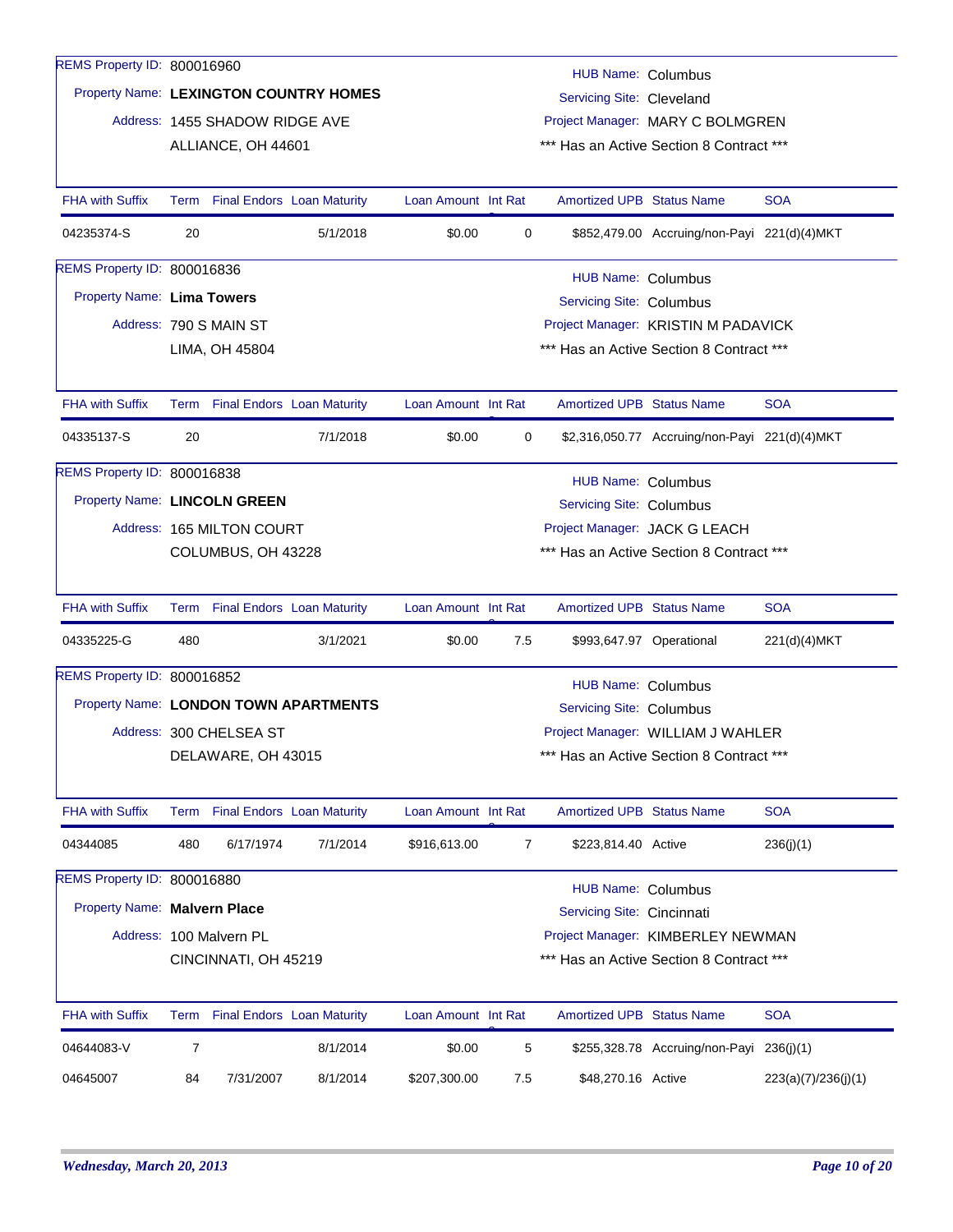| REMS Property ID: 800016885                   |                                                                |                                 |                                 |                           |                |                                                              |                                            |              |  |  |
|-----------------------------------------------|----------------------------------------------------------------|---------------------------------|---------------------------------|---------------------------|----------------|--------------------------------------------------------------|--------------------------------------------|--------------|--|--|
| Property Name: MANSFIELD MEMORIAL HOMES APTS. |                                                                |                                 |                                 |                           |                | <b>HUB Name: Columbus</b><br><b>Servicing Site: Columbus</b> |                                            |              |  |  |
|                                               |                                                                | Address: 10 BLYMYER AVE         |                                 |                           |                | Project Manager: APRIL DEAN                                  |                                            |              |  |  |
|                                               |                                                                | MANSFIELD, OH 44903             |                                 |                           |                |                                                              | *** Has an Active Section 8 Contract ***   |              |  |  |
|                                               |                                                                |                                 |                                 |                           |                |                                                              |                                            |              |  |  |
| <b>FHA with Suffix</b>                        |                                                                |                                 | Term Final Endors Loan Maturity | Loan Amount Int Rat       |                | <b>Amortized UPB Status Name</b>                             |                                            | <b>SOA</b>   |  |  |
| 04244090                                      | 480                                                            | 9/16/1975                       | 1/1/2016                        | \$1,609,200.00            | 7              | \$299,375.48 Active                                          |                                            | 236(j)(1)    |  |  |
| REMS Property ID: 800016887                   |                                                                |                                 |                                 |                           |                | <b>HUB Name: Columbus</b>                                    |                                            |              |  |  |
| Property Name: Mapleview Apartments           |                                                                |                                 |                                 |                           |                | <b>Servicing Site: Columbus</b>                              |                                            |              |  |  |
|                                               |                                                                | Address: 301 Eaton Lewisburg Rd |                                 |                           |                | Project Manager: BARRY A DAROE                               |                                            |              |  |  |
|                                               |                                                                | Eaton, OH 45320                 |                                 |                           |                |                                                              | *** Has an Active Section 8 Contract ***   |              |  |  |
| <b>FHA with Suffix</b>                        |                                                                |                                 | Term Final Endors Loan Maturity | Loan Amount Int Rat       |                | <b>Amortized UPB Status Name</b>                             |                                            | <b>SOA</b>   |  |  |
| 04635452-P                                    | 20                                                             |                                 | 12/1/2019                       | \$0.00                    | $\mathbf{1}$   |                                                              | \$64,966.20 Accruing/non-Payi 221(d)(4)MKT |              |  |  |
| 04635452-S                                    | 20                                                             |                                 | 12/1/2019                       | \$0.00                    | 0              |                                                              | \$24,278.00 Accruing/non-Payi 221(d)(4)MKT |              |  |  |
| REMS Property ID: 800016709                   |                                                                |                                 |                                 | <b>HUB Name: Columbus</b> |                |                                                              |                                            |              |  |  |
| Property Name: MARTIN HOUSE                   |                                                                |                                 |                                 |                           |                | <b>Servicing Site: Columbus</b>                              |                                            |              |  |  |
|                                               |                                                                | Address: 625 CENTER ST          |                                 |                           |                |                                                              | Project Manager: WILLIAM J WAHLER          |              |  |  |
|                                               |                                                                | ASHLAND, OH 44805               |                                 |                           |                |                                                              | *** Has an Active Section 8 Contract ***   |              |  |  |
| <b>FHA with Suffix</b>                        |                                                                |                                 | Term Final Endors Loan Maturity | Loan Amount Int Rat       |                | Amortized UPB Status Name                                    |                                            | <b>SOA</b>   |  |  |
| 04244131                                      | 480                                                            | 6/7/1974                        | 7/1/2014                        | \$1,240,000.00            | 7              | \$110,360.87 Active                                          |                                            | 236(j)(1)    |  |  |
| REMS Property ID: 800016920                   |                                                                |                                 |                                 |                           |                | <b>HUB Name: Columbus</b>                                    |                                            |              |  |  |
| Property Name: MENWA APARTMENTS               |                                                                |                                 |                                 |                           |                | Servicing Site: Cleveland                                    |                                            |              |  |  |
| Address: 531 HIGH ST                          |                                                                |                                 |                                 |                           |                |                                                              | Project Manager: ZENA M FARAH              |              |  |  |
|                                               |                                                                | WADSWORTH, OH 44281             |                                 |                           |                |                                                              | *** Has an Active Section 8 Contract ***   |              |  |  |
| <b>FHA with Suffix</b>                        |                                                                |                                 | Term Final Endors Loan Maturity | Loan Amount Int Rat       |                | <b>Amortized UPB Status Name</b>                             |                                            | <b>SOA</b>   |  |  |
| 04244112                                      | 480                                                            | 5/26/1976                       | 6/1/2016                        | \$1,411,800.00            | $\overline{7}$ | \$298,240.37 Active                                          |                                            | 236(j)(1)    |  |  |
| REMS Property ID: 800016953                   |                                                                |                                 |                                 |                           |                | <b>HUB Name: Columbus</b>                                    |                                            |              |  |  |
| Property Name: MURRAY COMMONS, LTD.           |                                                                |                                 |                                 |                           |                | <b>Servicing Site: Columbus</b>                              |                                            |              |  |  |
|                                               |                                                                | Address: 4785 BEACON HILL RD    |                                 |                           |                |                                                              | Project Manager: DAVID J TENTLER           |              |  |  |
|                                               | *** Has an Active Section 8 Contract ***<br>COLUMBUS, OH 43228 |                                 |                                 |                           |                |                                                              |                                            |              |  |  |
| <b>FHA with Suffix</b>                        |                                                                |                                 | Term Final Endors Loan Maturity | Loan Amount Int Rat       |                | <b>Amortized UPB Status Name</b>                             |                                            | <b>SOA</b>   |  |  |
| 04335258                                      | 480                                                            | 12/28/1981                      | 11/1/2021                       | \$1,467,900.00            | 10.72          | \$893,074.08 Active                                          |                                            | 221(d)(4)MKT |  |  |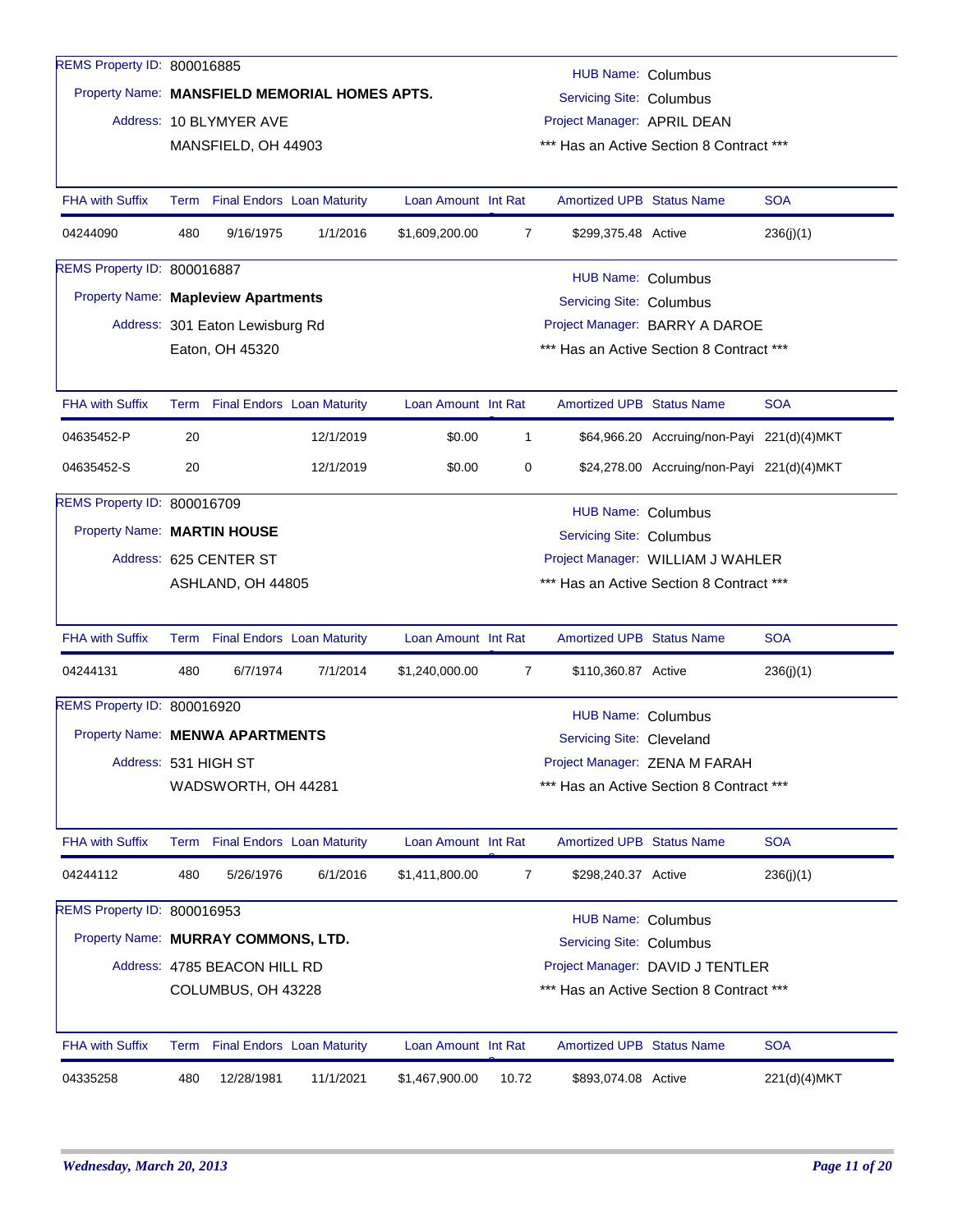| REMS Property ID: 800016839             |      |                                 |                                             |                     |     | HUB Name: Columbus                       |               |                                                    |
|-----------------------------------------|------|---------------------------------|---------------------------------------------|---------------------|-----|------------------------------------------|---------------|----------------------------------------------------|
| Property Name: New Lexington Village    |      |                                 |                                             |                     |     | <b>Servicing Site: Columbus</b>          |               |                                                    |
|                                         |      | Address: 400 LINCOLN PARK DR    |                                             |                     |     | Project Manager: LESLIE MCDANIEL         |               |                                                    |
|                                         |      | NEW LEXINGTON, OH 43764         |                                             |                     |     | *** Has an Active Section 8 Contract *** |               |                                                    |
|                                         |      |                                 |                                             |                     |     |                                          |               |                                                    |
| <b>FHA with Suffix</b>                  |      | Term Final Endors Loan Maturity |                                             | Loan Amount Int Rat |     | <b>Amortized UPB Status Name</b>         |               | <b>SOA</b>                                         |
| 04335181                                | 480  | 2/20/1981                       | 3/1/2021                                    | \$798,614.00        | 6.4 | \$561,843.61 Active                      |               | 221(d)(4)MKT                                       |
| REMS Property ID: 800016988             |      |                                 |                                             |                     |     | <b>HUB Name: Columbus</b>                |               |                                                    |
|                                         |      |                                 | Property Name: NEWARK GREEN APARTMENTS      |                     |     | <b>Servicing Site: Columbus</b>          |               |                                                    |
| Address: 930 KING RD                    |      |                                 |                                             |                     |     | Project Manager: JACK G LEACH            |               |                                                    |
|                                         |      | <b>NEWARK, OH 43055</b>         |                                             |                     |     | *** Has an Active Section 8 Contract *** |               |                                                    |
|                                         |      |                                 |                                             |                     |     |                                          |               |                                                    |
| <b>FHA with Suffix</b>                  |      | Term Final Endors Loan Maturity |                                             | Loan Amount Int Rat |     | <b>Amortized UPB Status Name</b>         |               | <b>SOA</b>                                         |
| 04335230                                | 480  | 4/10/1981                       | 10/1/2021                                   | \$1,291,400.00      | 7.5 | \$639,526.36 Active                      |               | 221(d)(4)MKT                                       |
| REMS Property ID: 800017005             |      |                                 |                                             |                     |     | <b>HUB Name: Columbus</b>                |               |                                                    |
| Property Name: North Lake Hills Coop I  |      |                                 |                                             |                     |     | <b>Servicing Site: Columbus</b>          |               |                                                    |
|                                         |      | Address: 3713 Southshore Dr.    |                                             |                     |     | Project Manager: MARLA SPARKS            |               |                                                    |
|                                         |      | DAYTON, OH 45404                |                                             |                     |     | *** Has an Active Section 8 Contract *** |               |                                                    |
|                                         |      |                                 |                                             |                     |     |                                          |               |                                                    |
| <b>FHA with Suffix</b>                  |      | Term Final Endors Loan Maturity |                                             | Loan Amount Int Rat |     | <b>Amortized UPB Status Name</b>         |               | <b>SOA</b>                                         |
| 04644085                                | 480  | 6/28/1973                       | 4/1/2013                                    | \$654,503.00        | 7   |                                          | \$0.00 Active | 236(j)(1)                                          |
| REMS Property ID: 800017006             |      |                                 |                                             |                     |     | <b>HUB Name: Columbus</b>                |               |                                                    |
| Property Name: North Lake Hills COOP II |      |                                 |                                             |                     |     | <b>Servicing Site: Columbus</b>          |               |                                                    |
|                                         |      | Address: 3786-88 Lakebend DR    |                                             |                     |     | Project Manager: MARLA SPARKS            |               |                                                    |
|                                         |      | DAYTON, OH 45404                |                                             |                     |     | *** Has an Active Section 8 Contract *** |               |                                                    |
|                                         |      |                                 |                                             |                     |     |                                          |               |                                                    |
| <b>FHA with Suffix</b>                  |      |                                 | Term Final Endors Loan Maturity             | Loan Amount Int Rat |     | <b>Amortized UPB Status Name</b>         |               | <b>SOA</b>                                         |
| 04644137                                | 480  | 4/1/1981                        | 5/1/2014                                    | \$1,090,281.00      | 7   | \$232,050.42 Active                      |               | 236(j)(1)                                          |
| REMS Property ID: 800017068             |      |                                 |                                             |                     |     | <b>HUB Name: Columbus</b>                |               |                                                    |
|                                         |      |                                 | Property Name: PARKRIDGE VILLAGE APARTMENTS |                     |     | <b>Servicing Site: Columbus</b>          |               |                                                    |
|                                         |      | Address: 4340 THORNAPPLE CIR E  |                                             |                     |     | Project Manager: LESLIE MCDANIEL         |               |                                                    |
|                                         |      | COLUMBUS, OH 43231              |                                             |                     |     |                                          |               | *** Does NOT Have an Active Section 8 Contract *** |
|                                         |      |                                 |                                             |                     |     |                                          |               |                                                    |
| <b>FHA with Suffix</b>                  | Term |                                 | <b>Final Endors</b> Loan Maturity           | Loan Amount Int Rat |     | <b>Amortized UPB Status Name</b>         |               | <b>SOA</b>                                         |
| 04344070                                | 480  | 12/28/1973                      | 9/1/2013                                    | \$2,023,300.00      | 7   | \$61,779.34 Active                       |               | 236(j)(1)                                          |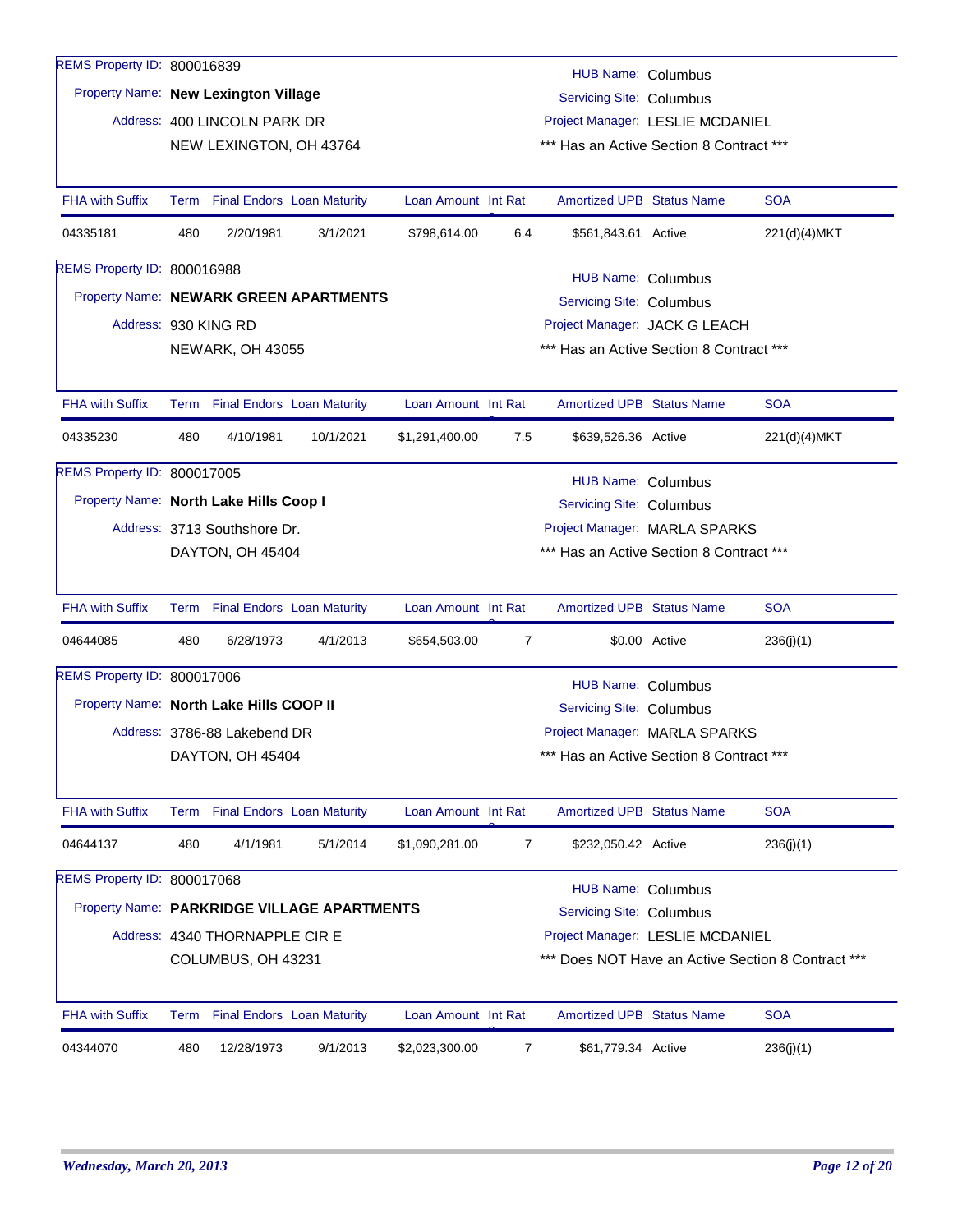| REMS Property ID: 800017076          |     |                                 |                                 |                     |     | <b>HUB Name: Columbus</b>                |                          |              |
|--------------------------------------|-----|---------------------------------|---------------------------------|---------------------|-----|------------------------------------------|--------------------------|--------------|
| Property Name: PARKWAY TOWNHOUSES    |     |                                 |                                 |                     |     | <b>Servicing Site: Columbus</b>          |                          |              |
|                                      |     | Address: 1308 WILLIAMSON AVE    |                                 |                     |     | Project Manager: WILLIAM J WAHLER        |                          |              |
|                                      |     |                                 | NEW MATAMORAS, OH 45767         |                     |     | *** Has an Active Section 8 Contract *** |                          |              |
|                                      |     |                                 |                                 |                     |     |                                          |                          |              |
| <b>FHA with Suffix</b>               |     | Term Final Endors Loan Maturity |                                 | Loan Amount Int Rat |     | <b>Amortized UPB Status Name</b>         |                          | <b>SOA</b>   |
| 04335057                             | 480 |                                 | 3/1/2013                        | \$1,048,200.00      | 7   |                                          | \$6,537.91 Operational   | 221(d)(3)MKT |
| REMS Property ID: 800017077          |     |                                 |                                 |                     |     | HUB Name: Columbus                       |                          |              |
| Property Name: PATASKALA GREEN       |     |                                 |                                 |                     |     | <b>Servicing Site: Columbus</b>          |                          |              |
|                                      |     | Address: 50 COORS BLVD          |                                 |                     |     | Project Manager: JACK G LEACH            |                          |              |
|                                      |     | PATASKALA, OH 43062             |                                 |                     |     | *** Has an Active Section 8 Contract *** |                          |              |
|                                      |     |                                 |                                 |                     |     |                                          |                          |              |
| <b>FHA with Suffix</b>               |     | Term Final Endors Loan Maturity |                                 | Loan Amount Int Rat |     | <b>Amortized UPB Status Name</b>         |                          | <b>SOA</b>   |
| 04335229-G                           | 480 |                                 | 6/1/2021                        | \$0.00              | 7.5 |                                          | \$946,775.67 Operational | 221(d)(4)MKT |
| REMS Property ID: 800017080          |     |                                 |                                 |                     |     | <b>HUB Name: Columbus</b>                |                          |              |
| Property Name: Peartree North        |     |                                 |                                 |                     |     | <b>Servicing Site: Columbus</b>          |                          |              |
| Address: 214 LOCUST                  |     |                                 |                                 |                     |     | Project Manager: WILLIAM J WAHLER        |                          |              |
|                                      |     | COSHOCTON, OH 43812             |                                 |                     |     | *** Has an Active Section 8 Contract *** |                          |              |
|                                      |     |                                 |                                 |                     |     |                                          |                          |              |
| <b>FHA with Suffix</b>               |     | Term Final Endors Loan Maturity |                                 | Loan Amount Int Rat |     | <b>Amortized UPB Status Name</b>         |                          | <b>SOA</b>   |
| 043EH027                             | 480 | 11/3/1981                       | 11/1/2021                       | \$599,400.00        | 8.5 | \$249,773.98 Active                      |                          | 202          |
| REMS Property ID: 800017105          |     |                                 |                                 |                     |     | <b>HUB Name: Columbus</b>                |                          |              |
| Property Name: PLAZA VIEW II         |     |                                 |                                 |                     |     | Servicing Site: Cleveland                |                          |              |
|                                      |     | Address: 933 PLAZAVIEW CT       |                                 |                     |     | Project Manager: BILL BAYLESS            |                          |              |
|                                      |     | YOUNGSTOWN, OH 44505            |                                 |                     |     | *** Has an Active Section 8 Contract *** |                          |              |
|                                      |     |                                 |                                 |                     |     |                                          |                          |              |
| <b>FHA with Suffix</b>               |     |                                 | Term Final Endors Loan Maturity | Loan Amount Int Rat |     | <b>Amortized UPB Status Name</b>         |                          | <b>SOA</b>   |
| 04244093                             | 480 | 6/4/1975                        | 7/1/2015                        | \$1,535,600.00      | 8.5 | \$275,742.02 Active                      |                          | 236(j)(1)    |
| REMS Property ID: 800016372          |     |                                 |                                 |                     |     | <b>HUB Name: Columbus</b>                |                          |              |
| Property Name: PORTAGE TRAIL VILLAGE |     |                                 |                                 |                     |     | Servicing Site: Cleveland                |                          |              |
|                                      |     | Address: 45 CATHEDRAL LANE      |                                 |                     |     | Project Manager: ZENA M FARAH            |                          |              |
|                                      |     |                                 | CUYAHOGA FALLS, OH 44223        |                     |     | *** Has an Active Section 8 Contract *** |                          |              |
|                                      |     |                                 |                                 |                     |     |                                          |                          |              |
| <b>FHA with Suffix</b>               |     | Term Final Endors Loan Maturity |                                 | Loan Amount Int Rat |     | Amortized UPB Status Name                |                          | <b>SOA</b>   |
| 042SH015                             | 311 | 4/1/1969                        | 10/1/2016                       | \$2,051,443.87      | 3   | \$386,749.10 Active                      |                          | 202          |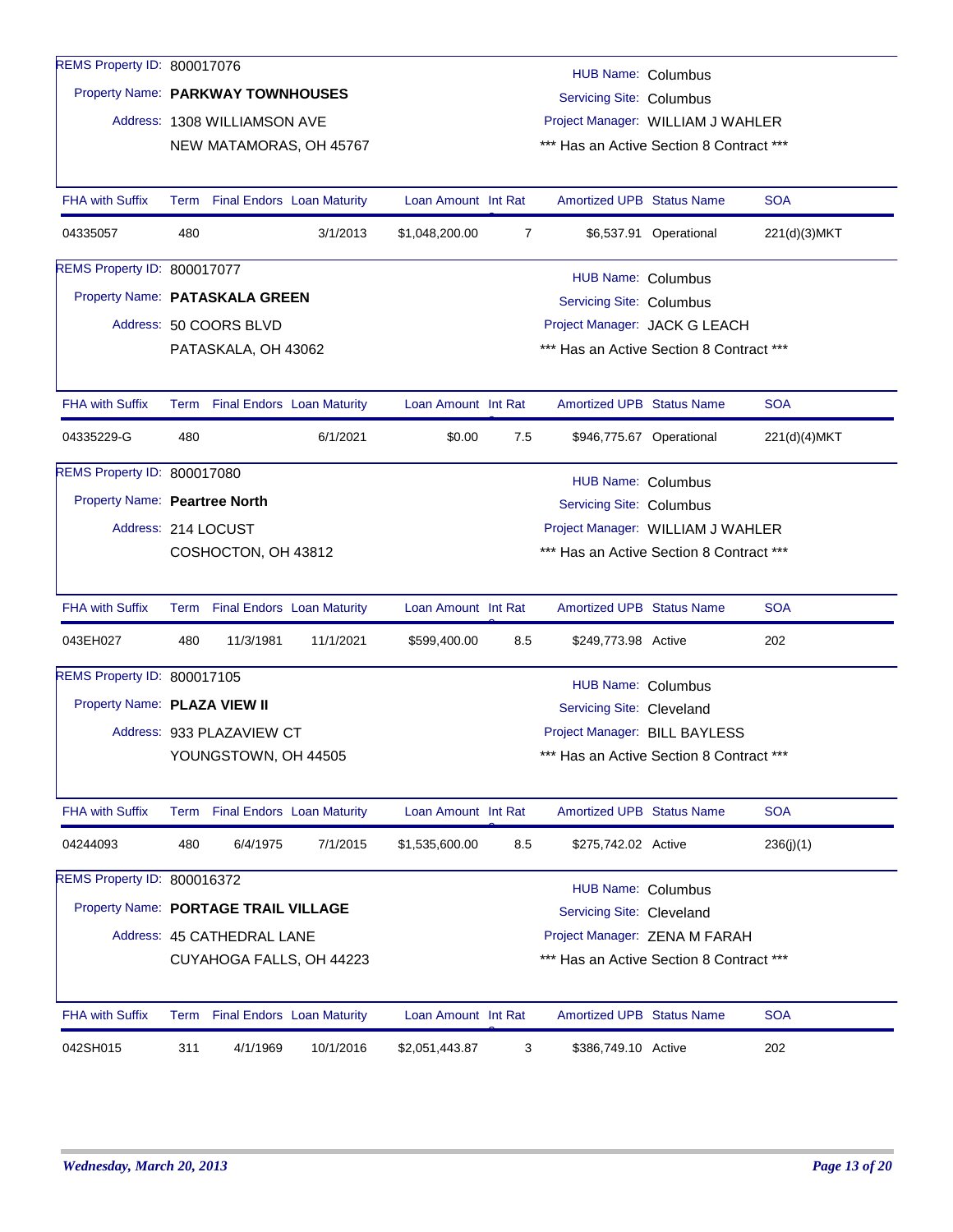| REMS Property ID: 800017165 |     |                                            |           |                     |                | HUB Name: Columbus               |                                               |              |
|-----------------------------|-----|--------------------------------------------|-----------|---------------------|----------------|----------------------------------|-----------------------------------------------|--------------|
|                             |     | Property Name: Ridgewood Apartments        |           |                     |                | Servicing Site: Cincinnati       |                                               |              |
|                             |     | Address: 8115 Seward AVE                   |           |                     |                |                                  | Project Manager: KIMBERLEY NEWMAN             |              |
|                             |     | CINCINNATI, OH 45231                       |           |                     |                |                                  | *** Has an Active Section 8 Contract ***      |              |
|                             |     |                                            |           |                     |                |                                  |                                               |              |
| <b>FHA with Suffix</b>      |     | Term Final Endors Loan Maturity            |           | Loan Amount Int Rat |                | <b>Amortized UPB Status Name</b> |                                               | <b>SOA</b>   |
| 04635458-G                  | 480 |                                            | 12/1/2018 | \$0.00              | 7.5            | \$492,587.35 Operational         |                                               | 221(d)(4)MKT |
| REMS Property ID: 800017171 |     |                                            |           |                     |                | HUB Name: Columbus               |                                               |              |
|                             |     | Property Name: RIVERLODGE APARTMENTS II    |           |                     |                | <b>Servicing Site: Columbus</b>  |                                               |              |
|                             |     | Address: 360 BROADMEADOWS BLVD             |           |                     |                |                                  | Project Manager: JACK G LEACH                 |              |
|                             |     | COLUMBUS, OH 43214                         |           |                     |                |                                  | *** Has an Active Section 8 Contract ***      |              |
|                             |     |                                            |           |                     |                |                                  |                                               |              |
| <b>FHA with Suffix</b>      |     | Term Final Endors Loan Maturity            |           | Loan Amount Int Rat |                | <b>Amortized UPB Status Name</b> |                                               | <b>SOA</b>   |
| 04344063                    | 480 | 5/30/1973                                  | 6/1/2013  | \$2,349,200.00      | $\overline{7}$ | \$28,928.10 Active               |                                               | 236(j)(1)    |
| REMS Property ID: 800017172 |     |                                            |           |                     |                | <b>HUB Name: Columbus</b>        |                                               |              |
|                             |     | Property Name: RIVERLODGE APARTMENTS III   |           |                     |                | <b>Servicing Site: Columbus</b>  |                                               |              |
|                             |     | Address: 360 BROADMEADOWS BLVD             |           |                     |                |                                  | Project Manager: JACK G LEACH                 |              |
|                             |     | COLUMBUS, OH 43214                         |           |                     |                |                                  | *** Has an Active Section 8 Contract ***      |              |
|                             |     |                                            |           |                     |                |                                  |                                               |              |
| <b>FHA with Suffix</b>      |     | Term Final Endors Loan Maturity            |           | Loan Amount Int Rat |                | <b>Amortized UPB Status Name</b> |                                               | <b>SOA</b>   |
| 04344071                    | 480 | 6/27/1973                                  | 7/1/2013  | \$2,452,700.00      | 7              | \$45,184.28 Active               |                                               | 236(j)(1)    |
| REMS Property ID: 800017175 |     |                                            |           |                     |                | <b>HUB Name: Columbus</b>        |                                               |              |
|                             |     | Property Name: RIVERSIDE TOWERS            |           |                     |                | <b>Servicing Site: Columbus</b>  |                                               |              |
|                             |     | Address: 85 W Pine ST                      |           |                     |                |                                  | Project Manager: KRISTIN M PADAVICK           |              |
|                             |     | COSHOCTON, OH 43812                        |           |                     |                |                                  | *** Has an Active Section 8 Contract ***      |              |
|                             |     |                                            |           |                     |                |                                  |                                               |              |
| <b>FHA with Suffix</b>      |     | Term Final Endors Loan Maturity            |           | Loan Amount Int Rat |                | <b>Amortized UPB Status Name</b> |                                               | <b>SOA</b>   |
| 04335136-S                  | 20  |                                            | 12/1/2019 | \$0.00              | 0              |                                  | \$1,180,560.00 Accruing/non-Payi 221(d)(3)MKT |              |
| REMS Property ID: 800017179 |     |                                            |           |                     |                | <b>HUB Name: Columbus</b>        |                                               |              |
|                             |     | Property Name: Riverview Retirement Center |           |                     |                | <b>Servicing Site: Columbus</b>  |                                               |              |
|                             |     | Address: 500 SECOND ST                     |           |                     |                |                                  | Project Manager: KRISTIN M PADAVICK           |              |
|                             |     | PORTSMOUTH, OH 45662                       |           |                     |                |                                  | *** Has an Active Section 8 Contract ***      |              |
|                             |     |                                            |           |                     |                |                                  |                                               |              |
| <b>FHA with Suffix</b>      |     | Term Final Endors Loan Maturity            |           | Loan Amount Int Rat |                | <b>Amortized UPB Status Name</b> |                                               | <b>SOA</b>   |
| 043EH012                    | 480 | 8/21/1980                                  | 6/1/2020  | \$3,992,800.00      | 6.875          | \$1,671,468.62 Active            |                                               | 202          |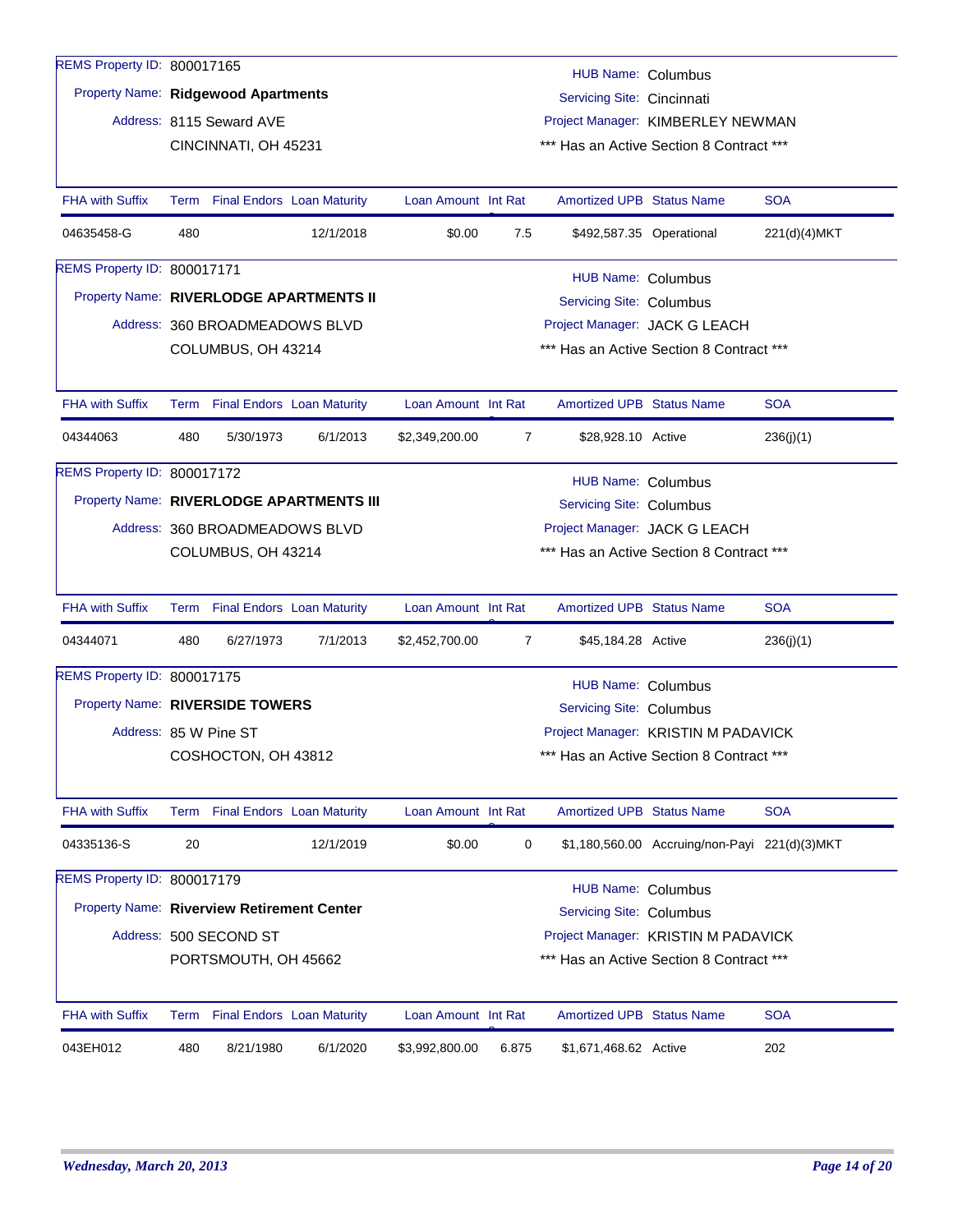| REMS Property ID: 800017219           |      |                                   |                            |                     |                | <b>HUB Name: Columbus</b>                |                          |                                                    |
|---------------------------------------|------|-----------------------------------|----------------------------|---------------------|----------------|------------------------------------------|--------------------------|----------------------------------------------------|
| Property Name: SCHNURMANN HOUSE       |      |                                   |                            |                     |                | Servicing Site: Cleveland                |                          |                                                    |
|                                       |      | Address: 1223 JULIUS WEIL DR      |                            |                     |                | Project Manager: JACKIE DARDEN           |                          |                                                    |
|                                       |      |                                   | MAYFIELD HEIGHTS, OH 44124 |                     |                | *** Has an Active Section 8 Contract *** |                          |                                                    |
|                                       |      |                                   |                            |                     |                |                                          |                          |                                                    |
| <b>FHA with Suffix</b>                |      | Term Final Endors Loan Maturity   |                            | Loan Amount Int Rat |                | <b>Amortized UPB Status Name</b>         |                          | <b>SOA</b>                                         |
| 042SH029                              | 600  | 10/1/1968                         | 10/1/2020                  | \$2,752,000.00      | 3              | \$719,180.33 Active                      |                          | 202                                                |
| REMS Property ID: 800017237           |      |                                   |                            |                     |                | HUB Name: Columbus                       |                          |                                                    |
| Property Name: Seton Square Inc.      |      |                                   |                            |                     |                | <b>Servicing Site: Columbus</b>          |                          |                                                    |
|                                       |      | Address: 1776 DREW AVE            |                            |                     |                | Project Manager: YVONNE C COFFMAN        |                          |                                                    |
|                                       |      | COLUMBUS, OH 43235                |                            |                     |                | *** Has an Active Section 8 Contract *** |                          |                                                    |
|                                       |      |                                   |                            |                     |                |                                          |                          |                                                    |
| <b>FHA with Suffix</b>                |      | Term Final Endors Loan Maturity   |                            | Loan Amount Int Rat |                | <b>Amortized UPB Status Name</b>         |                          | <b>SOA</b>                                         |
| 04335499                              | 137  | 4/26/2007                         | 10/1/2018                  | \$1,463,200.00      | 5.5            | \$818,836.25 Active                      |                          | 223(a)(7)/221(d)(3)M                               |
| REMS Property ID: 800017244           |      |                                   |                            |                     |                | <b>HUB Name: Columbus</b>                |                          |                                                    |
| Property Name: SHAMROCK PLACE         |      |                                   |                            |                     |                | Servicing Site: Cleveland                |                          |                                                    |
|                                       |      | Address: 908 N STATE ST           |                            |                     |                | Project Manager: BETSY PHILLIPS          |                          |                                                    |
|                                       |      | PAINESVILLE, OH 44077             |                            |                     |                |                                          |                          | *** Does NOT Have an Active Section 8 Contract *** |
|                                       |      |                                   |                            |                     |                |                                          |                          |                                                    |
| <b>FHA with Suffix</b>                | Term | <b>Final Endors Loan Maturity</b> |                            | Loan Amount Int Rat |                | <b>Amortized UPB Status Name</b>         |                          | <b>SOA</b>                                         |
| 04244108                              | 480  | 9/30/1974                         | 10/1/2014                  | \$859,800.00        | $\overline{7}$ | \$91,037.07 Active                       |                          | 236(j)(1)                                          |
| REMS Property ID: 800023845           |      |                                   |                            |                     |                | <b>HUB Name: Columbus</b>                |                          |                                                    |
| Property Name: SPRING HILL APARTMENTS |      |                                   |                            |                     |                | Servicing Site: Cleveland                |                          |                                                    |
|                                       |      | Address: 1221 EVERTON DRIVE       |                            |                     |                | Project Manager: ROBERT MCCOLLUM         |                          |                                                    |
|                                       |      | <b>AKRON, OH 44307</b>            |                            |                     |                | *** Has an Active Section 8 Contract *** |                          |                                                    |
|                                       |      |                                   |                            |                     |                |                                          |                          |                                                    |
| <b>FHA with Suffix</b>                |      | Term Final Endors Loan Maturity   |                            | Loan Amount Int Rat |                | <b>Amortized UPB Status Name</b>         |                          | <b>SOA</b>                                         |
| 04244080                              | 480  | 3/15/1974                         | 4/1/2014                   | \$2,499,149.00      | $\overline{7}$ | \$492,411.59 Active                      |                          | 236(j)(1)                                          |
| REMS Property ID: 800017312           |      |                                   |                            |                     |                | <b>HUB Name: Columbus</b>                |                          |                                                    |
| Property Name: STAUNTON COMMONS II    |      |                                   |                            |                     |                | <b>Servicing Site: Columbus</b>          |                          |                                                    |
|                                       |      | Address: 500 Staunton Commons Dr  |                            |                     |                | Project Manager: BARRY A DAROE           |                          |                                                    |
|                                       |      | Troy, OH 45373                    |                            |                     |                | *** Has an Active Section 8 Contract *** |                          |                                                    |
|                                       |      |                                   |                            |                     |                |                                          |                          |                                                    |
| <b>FHA with Suffix</b>                |      | Term Final Endors Loan Maturity   |                            | Loan Amount Int Rat |                | <b>Amortized UPB Status Name</b>         |                          | <b>SOA</b>                                         |
| 04335191-G                            | 480  |                                   | 4/1/2019                   | \$0.00              | 7.5            |                                          | \$261,052.14 Operational | 221(d)(4)MKT                                       |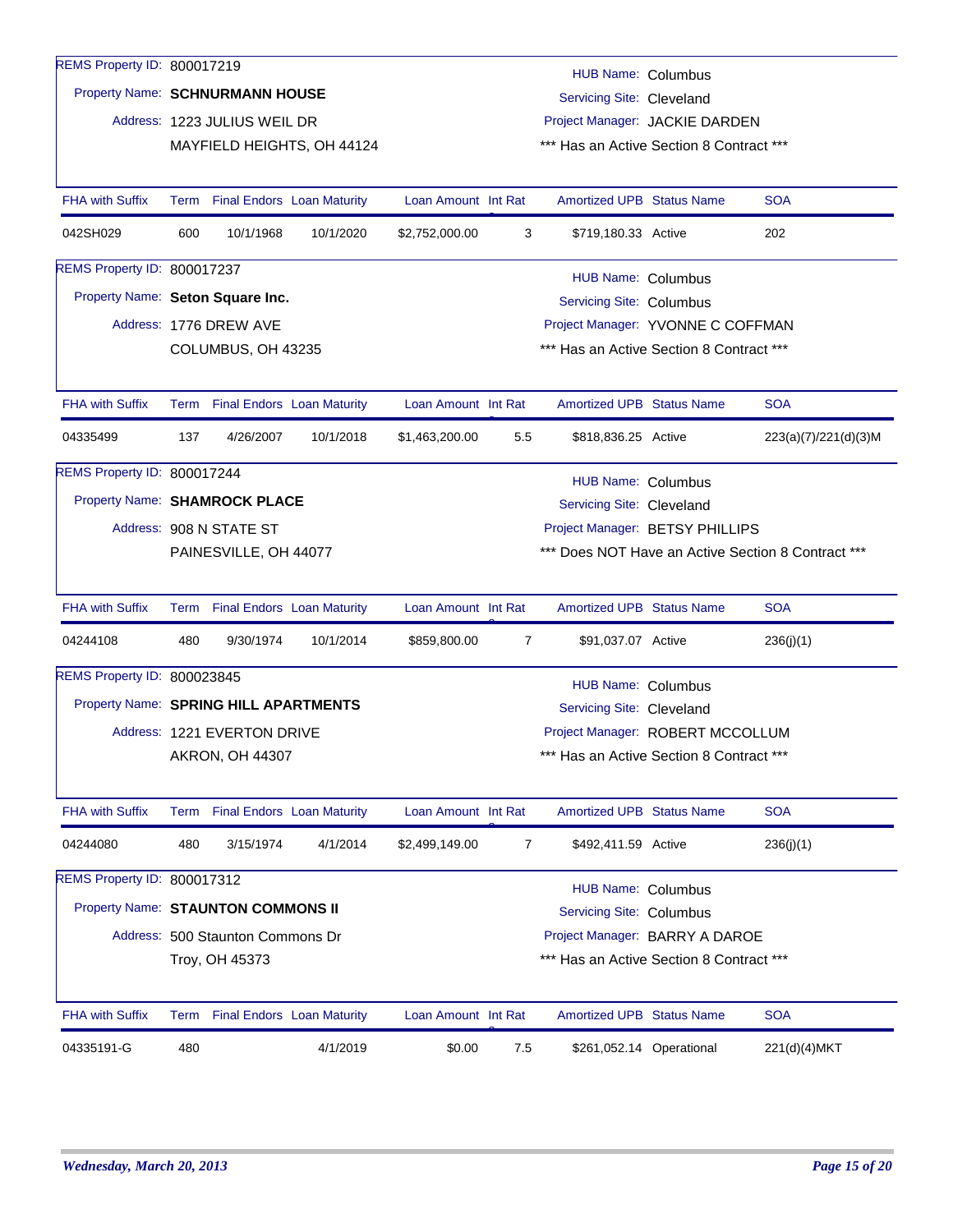| REMS Property ID: 800017322                        |     |                                 |           |                     |                | <b>HUB Name: Columbus</b>        |                                                    |              |
|----------------------------------------------------|-----|---------------------------------|-----------|---------------------|----------------|----------------------------------|----------------------------------------------------|--------------|
| Property Name: Stygler Village                     |     |                                 |           |                     |                | <b>Servicing Site: Columbus</b>  |                                                    |              |
|                                                    |     | Address: 140 IMPERIAL DR        |           |                     |                |                                  | Project Manager: SONDRA S KING                     |              |
|                                                    |     | GAHANNA, OH 43230               |           |                     |                |                                  | *** Has an Active Section 8 Contract ***           |              |
|                                                    |     |                                 |           |                     |                |                                  |                                                    |              |
| <b>FHA with Suffix</b>                             |     | Term Final Endors Loan Maturity |           | Loan Amount Int Rat |                | <b>Amortized UPB Status Name</b> |                                                    | <b>SOA</b>   |
| 04335152                                           | 480 | 4/6/1978                        | 11/1/2018 | \$2,220,703.00      | 7.5            | \$1,342,050.46 Active            |                                                    | 221(d)(3)MKT |
| REMS Property ID: 800017352                        |     |                                 |           |                     |                | <b>HUB Name: Columbus</b>        |                                                    |              |
| Property Name: THE LINKS, LTD., an OH. LTD. PARNTN |     |                                 |           |                     |                | <b>Servicing Site: Columbus</b>  |                                                    |              |
|                                                    |     | Address: 2950 N VISTA DR        |           |                     |                | Project Manager: LYNN ZAPP       |                                                    |              |
|                                                    |     | NASHPORT, OH 43830              |           |                     |                |                                  | *** Has an Active Section 8 Contract ***           |              |
|                                                    |     |                                 |           |                     |                |                                  |                                                    |              |
| <b>FHA with Suffix</b>                             |     | Term Final Endors Loan Maturity |           | Loan Amount Int Rat |                | <b>Amortized UPB Status Name</b> |                                                    | <b>SOA</b>   |
| 04335179-G                                         | 474 |                                 | 10/1/2019 | \$0.00              | 7.5            |                                  | \$551,913.51 Action Outside Hu 221(d)(4)MKT        |              |
| REMS Property ID: 800017360                        |     |                                 |           |                     |                | <b>HUB Name: Columbus</b>        |                                                    |              |
| Property Name: THE WESTMOOR                        |     |                                 |           |                     |                | Servicing Site: Cleveland        |                                                    |              |
|                                                    |     | Address: 1001 N BYRNE RD        |           |                     |                |                                  | Project Manager: BETSY PHILLIPS                    |              |
|                                                    |     | TOLEDO, OH 43607                |           |                     |                |                                  | *** Does NOT Have an Active Section 8 Contract *** |              |
|                                                    |     |                                 |           |                     |                |                                  |                                                    |              |
| <b>FHA with Suffix</b>                             |     | Term Final Endors Loan Maturity |           | Loan Amount Int Rat |                | <b>Amortized UPB Status Name</b> |                                                    | <b>SOA</b>   |
| 042SH022                                           | 564 | 12/1/1968                       | 6/1/2017  | \$2,060,000.00      | 3              | \$373,663.44 Active              |                                                    | 202          |
| REMS Property ID: 800017367                        |     |                                 |           |                     |                | <b>HUB Name: Columbus</b>        |                                                    |              |
| Property Name: TREATY CITY MANOR                   |     |                                 |           |                     |                | <b>Servicing Site: Columbus</b>  |                                                    |              |
|                                                    |     | Address: 650 Wagner AVE         |           |                     |                |                                  | Project Manager: GEORGE BUSH                       |              |
|                                                    |     | GREENVILLE, OH 45331            |           |                     |                |                                  | *** Has an Active Section 8 Contract ***           |              |
|                                                    |     |                                 |           |                     |                |                                  |                                                    |              |
| FHA with Suffix                                    |     | Term Final Endors Loan Maturity |           | Loan Amount Int Rat |                | <b>Amortized UPB Status Name</b> |                                                    | <b>SOA</b>   |
| 04335097                                           | 480 | 5/24/1974                       | 2/1/2014  | \$1,083,700.00      | $\overline{7}$ | \$65,210.49 Active               |                                                    | 221(d)(3)MKT |
| REMS Property ID: 800017370                        |     |                                 |           |                     |                | <b>HUB Name: Columbus</b>        |                                                    |              |
| Property Name: Tubman Towers                       |     |                                 |           |                     |                | <b>Servicing Site: Columbus</b>  |                                                    |              |
|                                                    |     | Address: 17 W JOHNSON ST        |           |                     |                |                                  | Project Manager: GEORGE BUSH                       |              |
|                                                    |     | SPRINGFIELD, OH 45506           |           |                     |                |                                  | *** Has an Active Section 8 Contract ***           |              |
|                                                    |     |                                 |           |                     |                |                                  |                                                    |              |
| <b>FHA with Suffix</b>                             |     | Term Final Endors Loan Maturity |           | Loan Amount Int Rat |                | <b>Amortized UPB Status Name</b> |                                                    | <b>SOA</b>   |
| 04335034-W                                         | 16  |                                 | 11/1/2017 | \$0.00              | $\mathbf{1}$   |                                  | \$455,471.75 Accruing/non-Payi 221(d)(3)MKT        |              |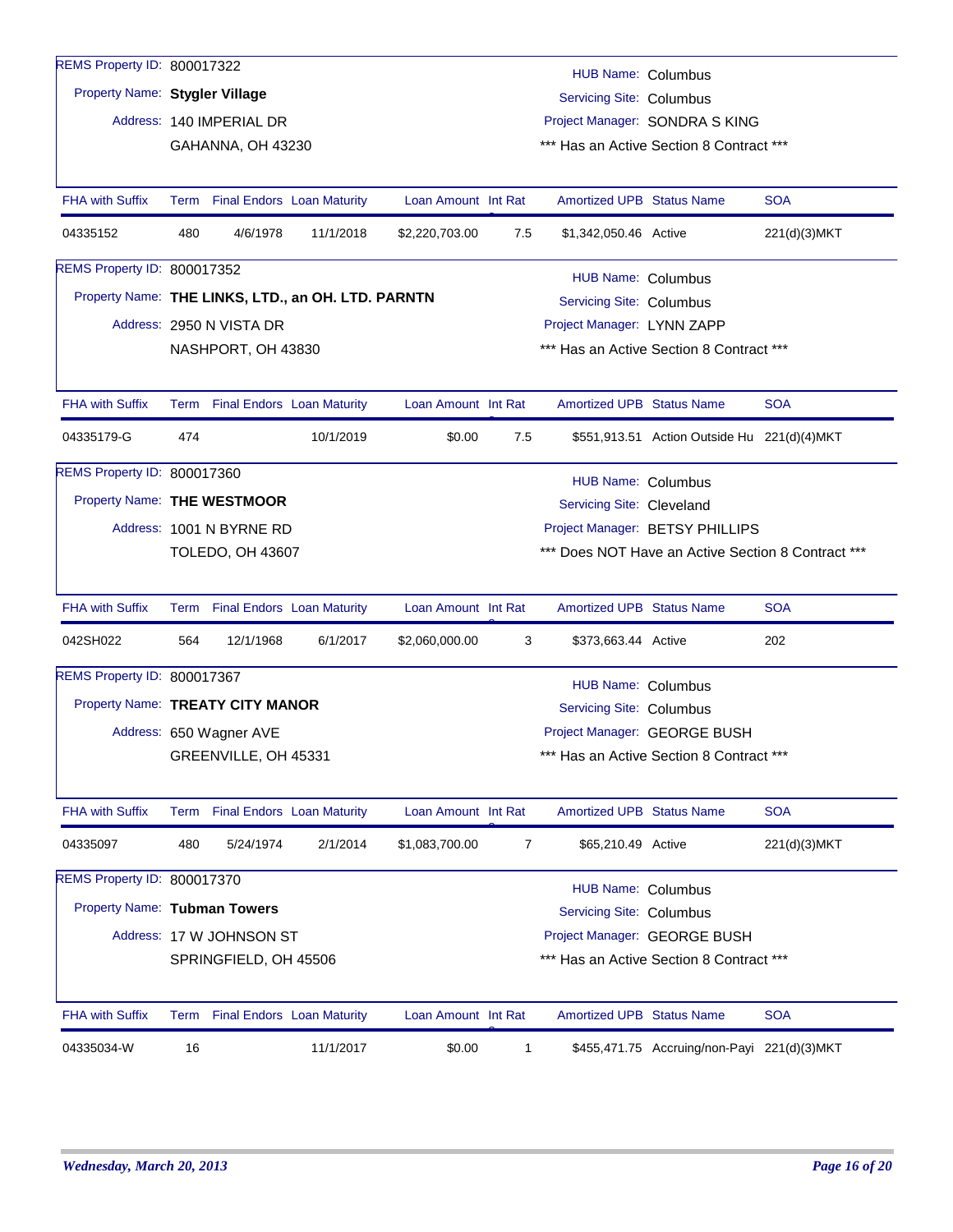| REMS Property ID: 800017396            |      |                          |                                   |                     |                | <b>HUB Name: Columbus</b>        |                                          |              |
|----------------------------------------|------|--------------------------|-----------------------------------|---------------------|----------------|----------------------------------|------------------------------------------|--------------|
| Property Name: VALLEY ROAD VILLA       |      |                          |                                   |                     |                | Servicing Site: Cleveland        |                                          |              |
|                                        |      | Address: 4146 VALLEY RD  |                                   |                     |                |                                  | Project Manager: BILL BAYLESS            |              |
|                                        |      | CLEVELAND, OH 44109      |                                   |                     |                |                                  | *** Has an Active Section 8 Contract *** |              |
| <b>FHA with Suffix</b>                 |      |                          | Term Final Endors Loan Maturity   | Loan Amount Int Rat |                | <b>Amortized UPB Status Name</b> |                                          | <b>SOA</b>   |
|                                        |      |                          |                                   |                     |                |                                  |                                          |              |
| 04244096                               | 480  | 8/23/1974                | 9/1/2014                          | \$1,488,300.00      | 7              | \$149,251.19 Active              |                                          | 236(j)(1)    |
| REMS Property ID: 800017398            |      |                          |                                   |                     |                | <b>HUB Name: Columbus</b>        |                                          |              |
| Property Name: VALLEY VIEW I           |      |                          |                                   |                     |                | Servicing Site: Cleveland        |                                          |              |
|                                        |      | Address: 2600 TYRELL ST  |                                   |                     |                |                                  | Project Manager: BILL BAYLESS            |              |
|                                        |      | YOUNGSTOWN, OH 44509     |                                   |                     |                |                                  | *** Has an Active Section 8 Contract *** |              |
| <b>FHA with Suffix</b>                 |      |                          |                                   | Loan Amount Int Rat |                | <b>Amortized UPB Status Name</b> |                                          | <b>SOA</b>   |
|                                        |      |                          | Term Final Endors Loan Maturity   |                     |                |                                  |                                          |              |
| 04244139                               | 467  | 6/14/1978                | 6/1/2017                          | \$1,634,800.00      | 7              | \$441,754.05 Active              |                                          | 236(j)(1)    |
| REMS Property ID: 800017399            |      |                          |                                   |                     |                | HUB Name: Columbus               |                                          |              |
| Property Name: VALLEY VIEW II          |      |                          |                                   |                     |                | Servicing Site: Cleveland        |                                          |              |
|                                        |      | Address: 2626 TYRELL AVE |                                   |                     |                |                                  | Project Manager: BILL BAYLESS            |              |
|                                        |      | YOUNGSTOWN, OH 44509     |                                   |                     |                |                                  | *** Has an Active Section 8 Contract *** |              |
| <b>FHA with Suffix</b>                 |      |                          | Term Final Endors Loan Maturity   | Loan Amount Int Rat |                | <b>Amortized UPB Status Name</b> |                                          | <b>SOA</b>   |
| 04244277                               | 466  | 6/14/1978                | 5/1/2017                          | \$953,100.00        | $\overline{7}$ | \$253,199.52 Active              |                                          | 236(j)(1)    |
| REMS Property ID: 800017405            |      |                          |                                   |                     |                | <b>HUB Name: Columbus</b>        |                                          |              |
| Property Name: Vernon Ridge Apartments |      |                          |                                   |                     |                | <b>Servicing Site: Columbus</b>  |                                          |              |
|                                        |      | Address: 700 FOLLIN AVE  |                                   |                     |                |                                  | Project Manager: KRISTIN M PADAVICK      |              |
|                                        |      | MOUNT VERNON, OH 43050   |                                   |                     |                |                                  | *** Has an Active Section 8 Contract *** |              |
| <b>FHA with Suffix</b>                 |      |                          | Term Final Endors Loan Maturity   | Loan Amount Int Rat |                | <b>Amortized UPB Status Name</b> |                                          | <b>SOA</b>   |
| 04335207-G                             | 480  |                          | 7/1/2020                          | \$0.00              | 7.5            |                                  | \$712,771.51 Operational                 | 221(d)(4)MKT |
| REMS Property ID: 800017410            |      |                          |                                   |                     |                | HUB Name: Columbus               |                                          |              |
| Property Name: VILLA MERCEDE           |      |                          |                                   |                     |                | Servicing Site: Cleveland        |                                          |              |
|                                        |      | Address: 1331 W 70TH ST  |                                   |                     |                |                                  | Project Manager: JAMES J SANFILIPPO      |              |
|                                        |      | CLEVELAND, OH 44102      |                                   |                     |                |                                  | *** Has an Active Section 8 Contract *** |              |
| <b>FHA with Suffix</b>                 | Term |                          | <b>Final Endors Loan Maturity</b> | Loan Amount Int Rat |                | Amortized UPB Status Name        |                                          | <b>SOA</b>   |
| 042EH005                               | 480  | 12/5/1980                | 12/1/2019                         | \$4,755,700.00      | 6.875          | \$1,864,371.13 Active            |                                          | 202          |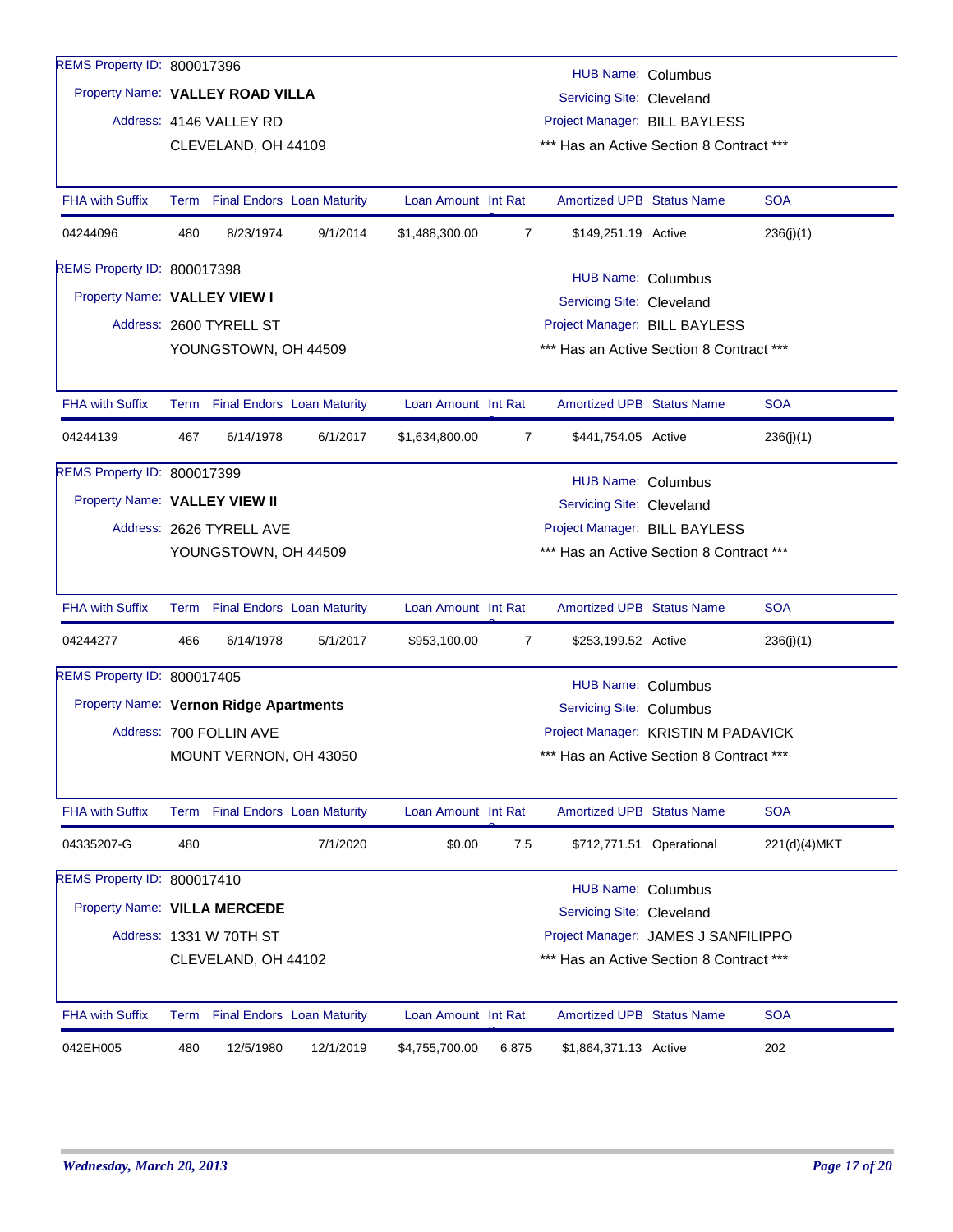| REMS Property ID: 800017412          |     |                                 |                            |                     |                | HUB Name: Columbus                                           |                         |                                                    |
|--------------------------------------|-----|---------------------------------|----------------------------|---------------------|----------------|--------------------------------------------------------------|-------------------------|----------------------------------------------------|
| Property Name: VILLA SERENA          |     |                                 |                            |                     |                | Servicing Site: Cleveland                                    |                         |                                                    |
|                                      |     | Address: 6800 MAYFIELD RD       |                            |                     |                | Project Manager: ERIC S SWIATEK                              |                         |                                                    |
|                                      |     |                                 | MAYFIELD HEIGHTS, OH 44124 |                     |                |                                                              |                         | *** Does NOT Have an Active Section 8 Contract *** |
| <b>FHA with Suffix</b>               |     | Term Final Endors Loan Maturity |                            | Loan Amount Int Rat |                | <b>Amortized UPB Status Name</b>                             |                         | <b>SOA</b>                                         |
| 042SH012                             | 564 | 4/1/1967                        | 5/1/2015                   | \$2,874,000.00      | 3              | \$243,715.63 Active                                          |                         | 202                                                |
| REMS Property ID: 800017415          |     |                                 |                            |                     |                | <b>HUB Name: Columbus</b>                                    |                         |                                                    |
| Property Name: VILLAGE GARDEN        |     |                                 |                            |                     |                | Servicing Site: Cleveland                                    |                         |                                                    |
|                                      |     | Address: 1327 Market Ave. North |                            |                     |                | Project Manager: MARY C BOLMGREN                             |                         |                                                    |
|                                      |     | CANTON, OH 44714                |                            |                     |                | *** Has an Active Section 8 Contract ***                     |                         |                                                    |
|                                      |     |                                 |                            |                     |                |                                                              |                         |                                                    |
| <b>FHA with Suffix</b>               |     | Term Final Endors Loan Maturity |                            | Loan Amount Int Rat |                | <b>Amortized UPB Status Name</b>                             |                         | <b>SOA</b>                                         |
| 04235156-G                           | 480 |                                 | 2/1/2014                   | \$0.00              | $\overline{7}$ |                                                              | \$21,615.54 Operational | 221(d)(3)MKT                                       |
| REMS Property ID: 800017418          |     |                                 |                            |                     |                | HUB Name: Columbus                                           |                         |                                                    |
| Property Name: VILLAGE PARK          |     |                                 |                            |                     |                | <b>Servicing Site: Columbus</b>                              |                         |                                                    |
|                                      |     | Address: 6747 Brandt PIKE       |                            |                     |                | Project Manager: BARRY A DAROE                               |                         |                                                    |
|                                      |     | HUBER HEIGHTS, OH 45424         |                            |                     |                | *** Has an Active Section 8 Contract ***                     |                         |                                                    |
| <b>FHA with Suffix</b>               |     | Term Final Endors Loan Maturity |                            | Loan Amount Int Rat |                | <b>Amortized UPB Status Name</b>                             |                         | <b>SOA</b>                                         |
| 04635486                             | 480 | 7/1/1980                        | 6/1/2020                   | \$1,030,400.00      | 7.5            | \$450,026.23 Active                                          |                         | 221(d)(4)MKT                                       |
| REMS Property ID: 800017437          |     |                                 |                            |                     |                | <b>HUB Name: Columbus</b>                                    |                         |                                                    |
| Property Name: Walnut Creek Village  |     |                                 |                            |                     |                | <b>Servicing Site: Columbus</b>                              |                         |                                                    |
|                                      |     | Address: 1051 S MAIN ST         |                            |                     |                | Project Manager: SONDRA S KING                               |                         |                                                    |
|                                      |     | BALTIMORE, OH 43105             |                            |                     |                | *** Has an Active Section 8 Contract ***                     |                         |                                                    |
| <b>FHA with Suffix</b>               |     | Term Final Endors Loan Maturity |                            | Loan Amount Int Rat |                | Amortized UPB Status Name                                    |                         | <b>SOA</b>                                         |
| 043EH034                             | 480 | 7/21/1982                       | 12/1/2021                  | \$1,415,500.00      | 8.5            | \$766,106.91 Active                                          |                         | 202                                                |
| REMS Property ID: 800017454          |     |                                 |                            |                     |                |                                                              |                         |                                                    |
| Property Name: WASHINGTON SQUARE III |     |                                 |                            |                     |                | <b>HUB Name: Columbus</b><br><b>Servicing Site: Columbus</b> |                         |                                                    |
|                                      |     | Address: 340 EASTERN AVE        |                            |                     |                | Project Manager: BONNIE SPURLING                             |                         |                                                    |
|                                      |     | NEWARK, OH 43055                |                            |                     |                | *** Has an Active Section 8 Contract ***                     |                         |                                                    |
| FHA with Suffix                      |     | Term Final Endors Loan Maturity |                            | Loan Amount Int Rat |                | Amortized UPB Status Name                                    |                         | <b>SOA</b>                                         |
| 043EH015                             | 480 | 5/8/1981                        | 7/1/2021                   | \$3,781,300.00      | 7.625          | \$1,863,318.98 Active                                        |                         | 202                                                |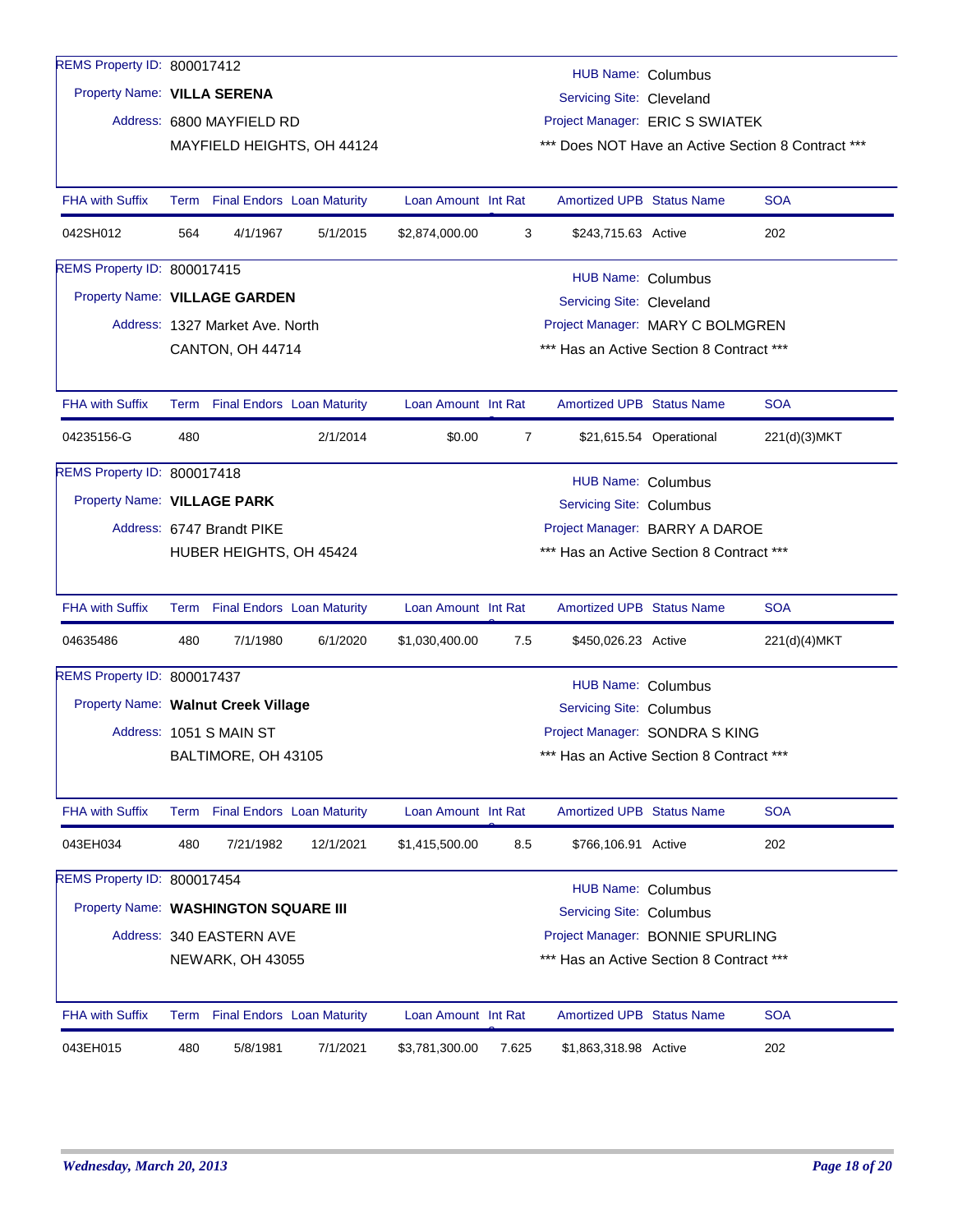| REMS Property ID: 800017472           |     |                                 |                                                  |                     |                | <b>HUB Name: Columbus</b>        |                                                    |            |
|---------------------------------------|-----|---------------------------------|--------------------------------------------------|---------------------|----------------|----------------------------------|----------------------------------------------------|------------|
| Property Name: WESTERLY II            |     |                                 |                                                  |                     |                | Servicing Site: Cleveland        |                                                    |            |
|                                       |     | Address: 14306 DETROIT AVE      |                                                  |                     |                |                                  | Project Manager: MARY C BOLMGREN                   |            |
|                                       |     | LAKEWOOD, OH 44107              |                                                  |                     |                |                                  | *** Has an Active Section 8 Contract ***           |            |
|                                       |     |                                 |                                                  |                     |                |                                  |                                                    |            |
| <b>FHA with Suffix</b>                |     | Term Final Endors Loan Maturity |                                                  | Loan Amount Int Rat |                | <b>Amortized UPB Status Name</b> |                                                    | <b>SOA</b> |
| 042SH023                              | 576 |                                 | 4/1/2018                                         | \$2,207,000.00      | 3              | \$404,315.21 Active              |                                                    | 202        |
| REMS Property ID: 800017473           |     |                                 |                                                  |                     |                | <b>HUB Name: Columbus</b>        |                                                    |            |
| Property Name: WESTERLY III           |     |                                 |                                                  |                     |                | Servicing Site: Cleveland        |                                                    |            |
|                                       |     | Address: 14300 DETROIT AVE      |                                                  |                     |                |                                  | Project Manager: MARY C BOLMGREN                   |            |
|                                       |     | LAKEWOOD, OH 44107              |                                                  |                     |                |                                  | *** Has an Active Section 8 Contract ***           |            |
| <b>FHA with Suffix</b>                |     | Term Final Endors Loan Maturity |                                                  | Loan Amount Int Rat |                | <b>Amortized UPB Status Name</b> |                                                    | <b>SOA</b> |
| 04244124                              | 480 | 5/9/1975                        | 7/1/2014                                         | \$3,750,200.00      | $\overline{7}$ | \$333,775.38 Active              |                                                    | 236(j)(1)  |
| REMS Property ID: 800017492           |     |                                 |                                                  |                     |                | <b>HUB Name: Columbus</b>        |                                                    |            |
| Property Name: White Cliff Apartments |     |                                 |                                                  |                     |                | Servicing Site: Cincinnati       |                                                    |            |
| Address: 6 Dorothy ST                 |     |                                 |                                                  |                     |                |                                  | Project Manager: RITA JUERGENS                     |            |
|                                       |     |                                 | LINCOLN HEIGHTS, OH 45215                        |                     |                |                                  | *** Has an Active Section 8 Contract ***           |            |
|                                       |     |                                 |                                                  |                     |                |                                  |                                                    |            |
| <b>FHA with Suffix</b>                |     | Term Final Endors Loan Maturity |                                                  | Loan Amount Int Rat |                | <b>Amortized UPB Status Name</b> |                                                    | <b>SOA</b> |
| 04635409-P                            | 17  |                                 | 11/1/2017                                        | \$0.00              | 1              |                                  | \$183,301.15 Accruing/non-Payi 221(d)(3)MKT        |            |
| 04635409-S                            | 19  |                                 | 11/1/2019                                        | \$0.00              | 0              |                                  | \$716,043.38 Accruing/non-Payi 221(d)(3)MKT        |            |
| REMS Property ID: 800017507           |     |                                 |                                                  |                     |                | <b>HUB Name: Columbus</b>        |                                                    |            |
|                                       |     |                                 | Property Name: WILMINGTON FRIENDSHIP HOUSE       |                     |                | Servicing Site: Columbus         |                                                    |            |
|                                       |     | Address: 100 HALE STREET        |                                                  |                     |                |                                  | Project Manager: BARRY A DAROE                     |            |
|                                       |     | WILMINGTON, OH 45177            |                                                  |                     |                |                                  | *** Has an Active Section 8 Contract ***           |            |
|                                       |     |                                 |                                                  |                     |                |                                  |                                                    |            |
| <b>FHA with Suffix</b>                |     | Term Final Endors Loan Maturity |                                                  | Loan Amount Int Rat |                | <b>Amortized UPB Status Name</b> |                                                    | <b>SOA</b> |
| 046EH001                              | 480 | 3/6/1980                        | 6/1/2019                                         | \$376,400.00        | 6.875          | \$140,203.34 Active              |                                                    | 202        |
| REMS Property ID: 800017513           |     |                                 |                                                  |                     |                | <b>HUB Name: Columbus</b>        |                                                    |            |
|                                       |     |                                 | Property Name: WINCHESTER STATION COOPERATIVE II |                     |                | <b>Servicing Site: Columbus</b>  |                                                    |            |
|                                       |     | Address: 3257 MILLERBROOK COURT |                                                  |                     |                |                                  | Project Manager: MARLA SPARKS                      |            |
|                                       |     | COLUMBUS, OH 43224              |                                                  |                     |                |                                  | *** Does NOT Have an Active Section 8 Contract *** |            |
|                                       |     |                                 |                                                  |                     |                |                                  |                                                    |            |
| <b>FHA with Suffix</b>                |     | Term Final Endors Loan Maturity |                                                  | Loan Amount Int Rat |                | <b>Amortized UPB Status Name</b> |                                                    | <b>SOA</b> |
| 04344050                              | 480 | 9/28/1973                       | 10/1/2013                                        | \$2,225,200.00      | $\overline{7}$ | \$81,298.10 Active               |                                                    | 236(j)(1)  |